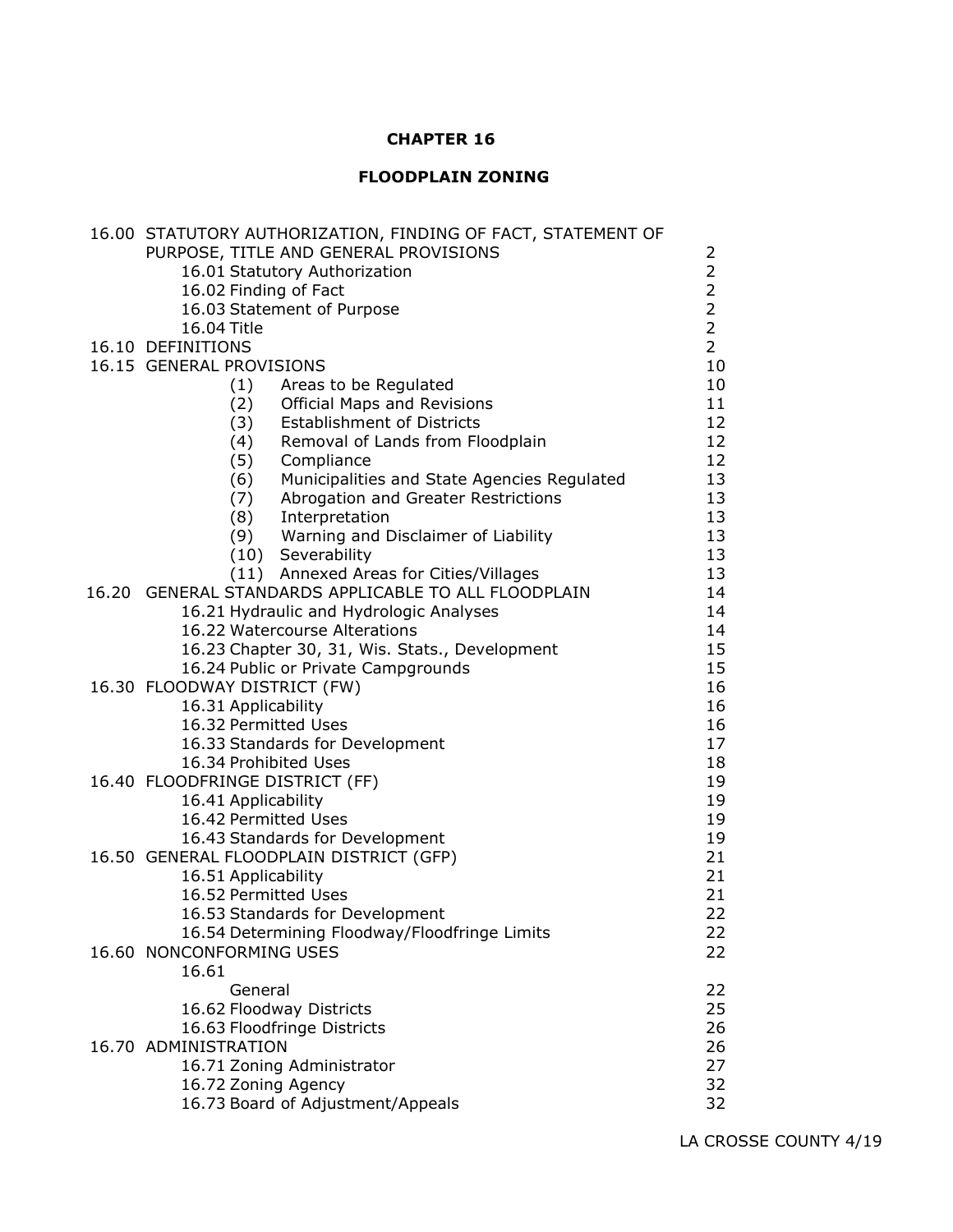| 16.74 To Review Appeals of Permit Denials                             | 35 |    |
|-----------------------------------------------------------------------|----|----|
| 16.75 Floodproofing Standards for Non-residential Structures and Uses |    | 35 |
| 16.76 Public Information                                              | 36 |    |
| 16.80 AMENDMENTS                                                      | 36 |    |
| 16.81 General                                                         | 37 |    |
| 16.82 Procedures                                                      | 37 |    |
| 16.90 ENFORCEMENT AND PENALTIES                                       | 38 |    |
|                                                                       |    |    |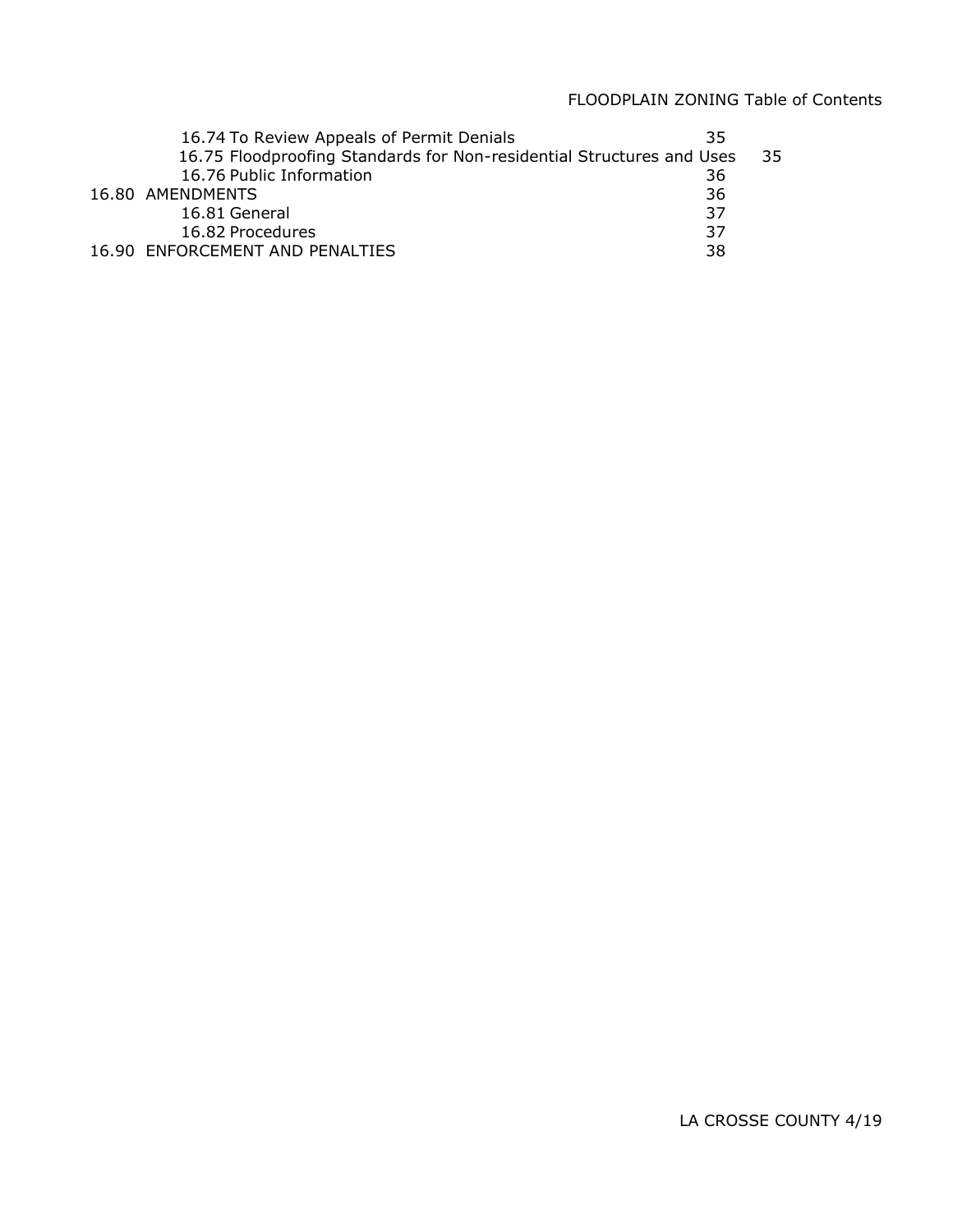# **16.00 STATUTORY AUTHORIZATION, FINDING OF FACT, STATEMENT OF PURPOSE, TITLE AND GENERAL PROVISIONS**

# **16.01 STATUTORY AUTHORIZATION**

This ordinance is adopted pursuant to the authorization in §§ 59.69, 59.694 and 87.30, Wis. Stats.

## **16.02 FINDING OF FACT**

Uncontrolled development and use of the floodplains and rivers of the County would impair the public health, safety, convenience, general welfare and tax base.

# **16.03 STATEMENT OF PURPOSE**

This ordinance is intended to regulate floodplain development to:

- (1) Protect life, health and property;
- (2) Minimize expenditures of public funds for flood control projects;
- (3) Minimize rescue and relief efforts undertaken at the expense of the taxpayers;
- (4) Minimize business interruptions and other economic disruptions;
- (5) Minimize damage to public facilities in the floodplain;
- (6) Minimize the occurrence of future flood blight areas in the floodplain;
- (7) Discourage the victimization of unwary land and homebuyers;
- (8) Prevent increases in flood heights that could increase flood damage and result in conflicts between property owners; and
- (9) Discourage development in a floodplain if there is any practicable alternative to locate the activity, use or structure outside of the floodplain.

### **16.04 TITLE**

This ordinance shall be known as the La Crosse County Floodplain Zoning Ordinance for La Crosse County, Wisconsin.

### **16.10 DEFINITIONS**

Unless specifically defined, words and phrases in this ordinance shall have their common law meaning and shall be applied in accordance with their common usage. Words used in the present tense include the future, the singular number includes the plural and the plural number includes the singular. The word "may" is permissive, "shall" is mandatory and is not discretionary.

LA CROSSE COUNTY 4/19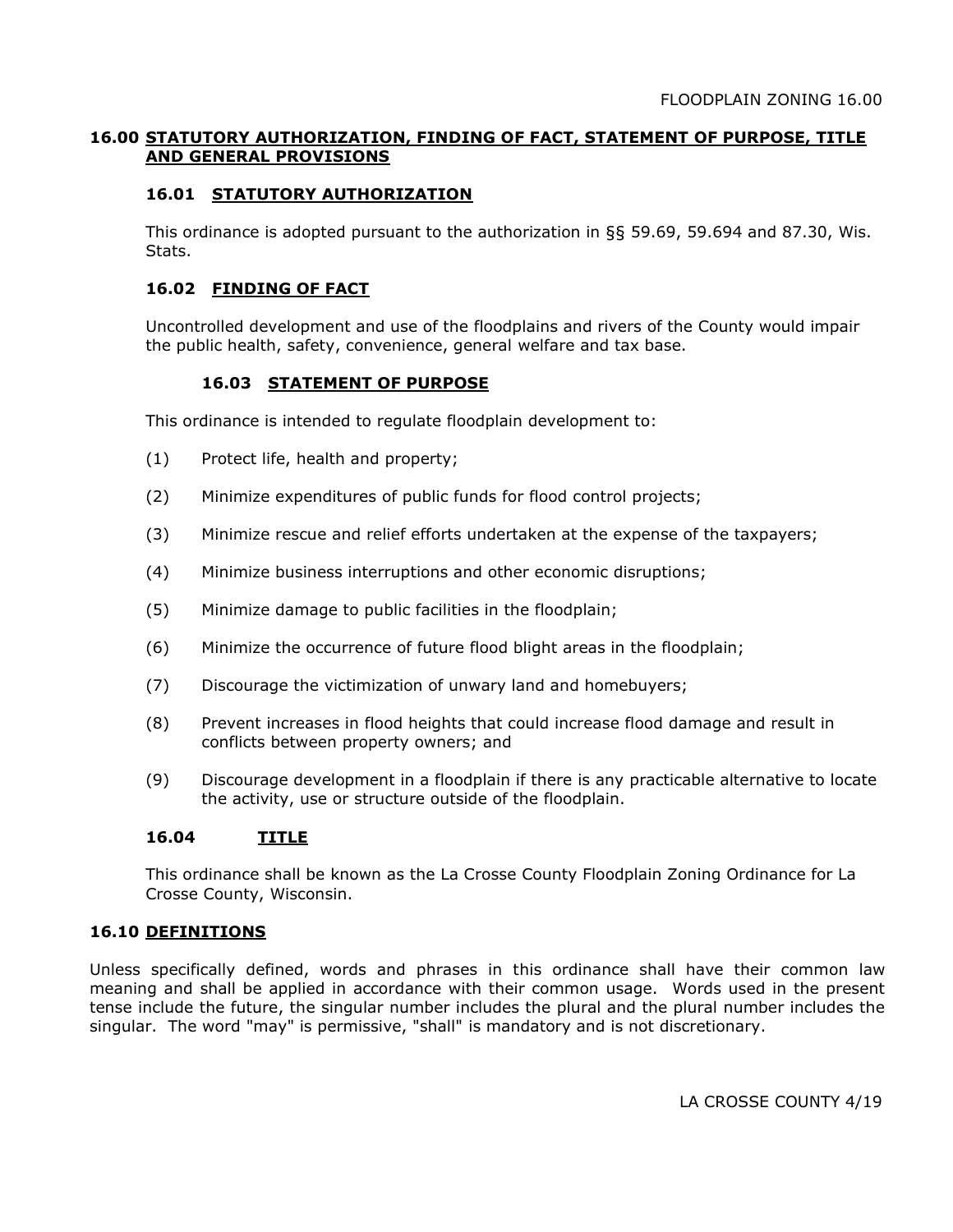- (1) A ZONES Those areas shown on the Official Floodplain Zoning Map which would be inundated by the regional flood. These areas may be numbered or unnumbered A Zones. The A Zones may or may not be reflective of flood profiles, depending on the availability of data for a given area.
- (2) AH ZONE See "AREA OF SHALLOW FLOODING".
- (3) AO ZONE See "AREA OF SHALLOW FLOODING".

(4) ACCESSORY STRUCTURE OR USE – A facility, structure, building or use which is accessory or incidental to the principal use of a property, structure or building.

(5) ALTERATION – An enhancement, upgrading or substantial change or modifications other than an addition or repair to a dwelling or to electrical, plumbing, heating, ventilating, air conditioning and other systems within a structure.

(6) AREA OF SHALLOW FLOODING – A designated AO, AH, AR/AO, AR/AH, or VO zone on a community's Flood Insurance Rate Map (FIRM) with a 1 percent or greater annual chance of flooding to an average depth of 1 to 3 feet where a clearly defined channel does not exist, where the path of flooding is unpredictable, and where velocity flood may be evident. Such flooding is characterized by ponding or sheet flow.

(7) BASE FLOOD – Means the flood having a one percent chance of being equaled or exceeded in any given year, as published by FEMA as part of a FIS and depicted

on a FIRM.

(8) BASEMENT – Any enclosed area of a building having its floor sub-grade, i.e., below ground level, on all sides.

- (9) BUILDING See STRUCTURE.
- (10) BULKHEAD LINE A geographic line along a reach of navigable water that has been adopted by a municipal ordinance and approved by the Department pursuant to s. 30.11, Stats., and which allows limited filling between this bulkhead line and the original ordinary highwater mark, except where such filling is prohibited by the floodway provisions of this ordinance.
- (11) CAMPGROUND Any parcel of land which is designed, maintained, intended or used for the purpose of providing sites for nonpermanent overnight use by 4 or more camping units, or which is advertised or represented as a camping area.
- (12) CAMPING UNIT Any portable device, no more than 400 square feet in area, used as a temporary shelter, including but not limited to a tent or a camping trailer, motor home, bus, van or pick-up truck, that is fully licensed, if required, and ready for highway use.
- (13) CERTIFICATE OF COMPLIANCE A certification that the construction and the use of land or a building, the elevation of fill or the lowest floor of a structure is in compliance with all of the provisions of this ordinance.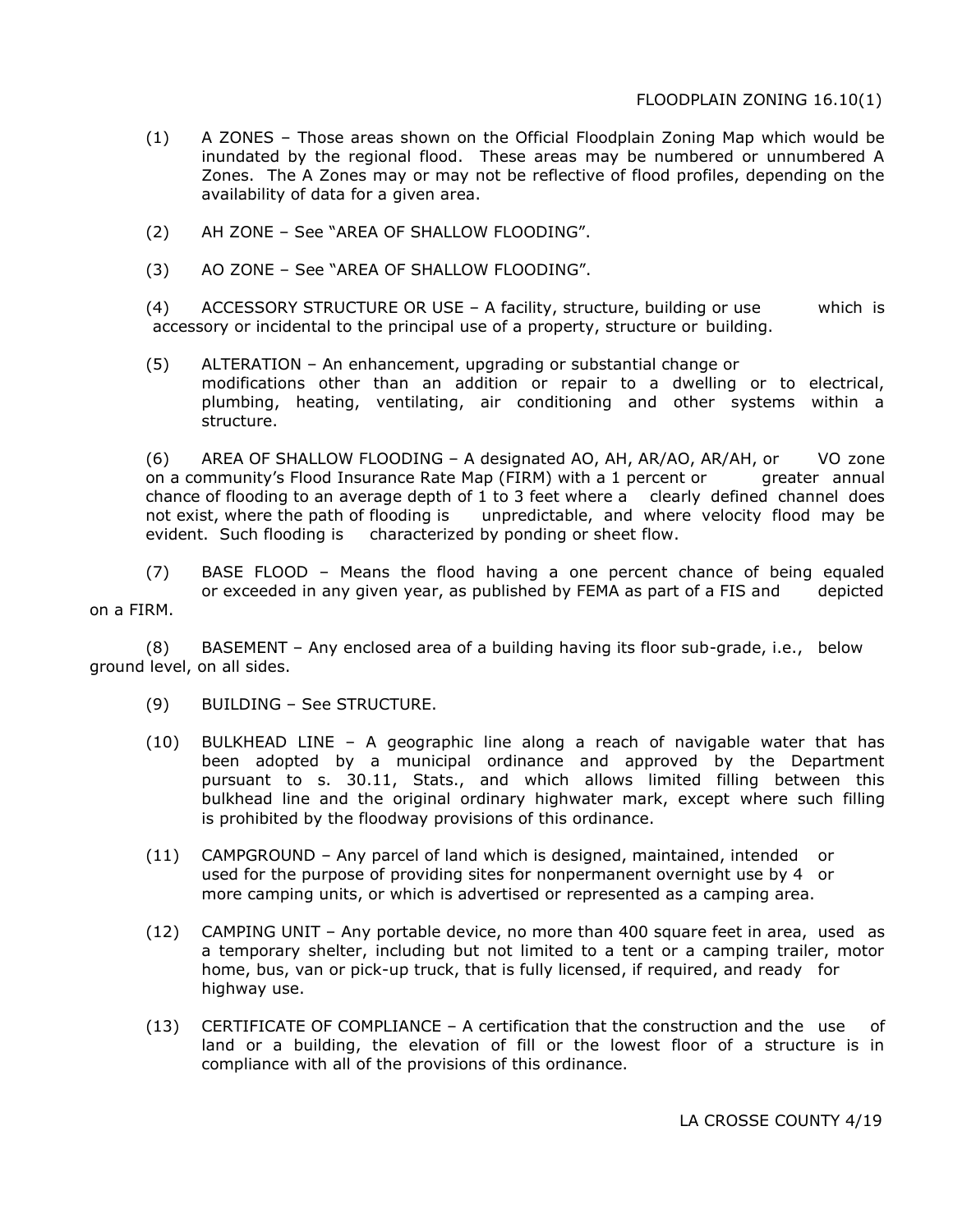- (14) CHANNEL A natural or artificial watercourse with definite bed and banks to confine and conduct normal flow of water.
- (15) CRAWLWAYS or CRAWL SPACE An enclosed area below the first usable floor of a building, generally less than five feet in height, used for access to plumbing and electrical utilities.
- (16) DECK An unenclosed exterior structure that has no roof or sides, but has a permeable floor which allows the infiltration of precipitation.
- (17) DEPARTMENT The Wisconsin Department of Natural Resources.
- (18) DEVELOPMENT Any artificial change to improved or unimproved real estate, including, but not limited to, the construction of buildings, structures or accessory structures; the construction of additions or alterations to buildings, structures or accessory structures; the repair of any damaged structure or the improvement or renovation of any structure, regardless of percentage of damage or improvement; the placement of buildings or structures; subdivision layout and site preparation; mining, dredging, filling, grading, paving, excavation or drilling operations; the storage, deposition or extraction of materials or equipment; and the installation, repair or removal of public or private sewage disposal systems or water supply facilities.
- (19) DRYLAND ACCESS A vehicular access route which is above the regional flood elevation and which connects land located in the floodplain to land outside the floodplain, such as a road with its surface above regional flood elevation and wide enough for wheeled rescue and relief vehicles.
- (20) ENCROACHMENT Any fill, structure, equipment, use or development in the floodway.
- (21) FEDERAL EMERGENCY MANAGEMENT AGENCY (FEMA) The federal agency that administers the National Flood Insurance Program.
- (22) FLOOD INSURANCE RATE MAP (FIRM) A map of a community on which the Federal Insurance Administration has delineated both the floodplain and the risk premium zones applicable to the community. This map can only be amended by the Federal Emergency Management Agency.
- (23) FLOOD or FLOODING A general and temporary condition of partial or complete inundation of normally dry land areas caused by one of the following conditions:
	- The overflow or rise of inland waters;
	- The rapid accumulation or runoff of surface waters from any source;
	- The inundation caused by waves or currents of water exceeding anticipated cyclical levels along the shore of Lake Michigan or Lake Superior; or
	- The sudden increase caused by an unusually high water level in a natural body of water, accompanied by a severe storm, or by an unanticipated force of nature, such as a seiche, or by some similarly unusual event.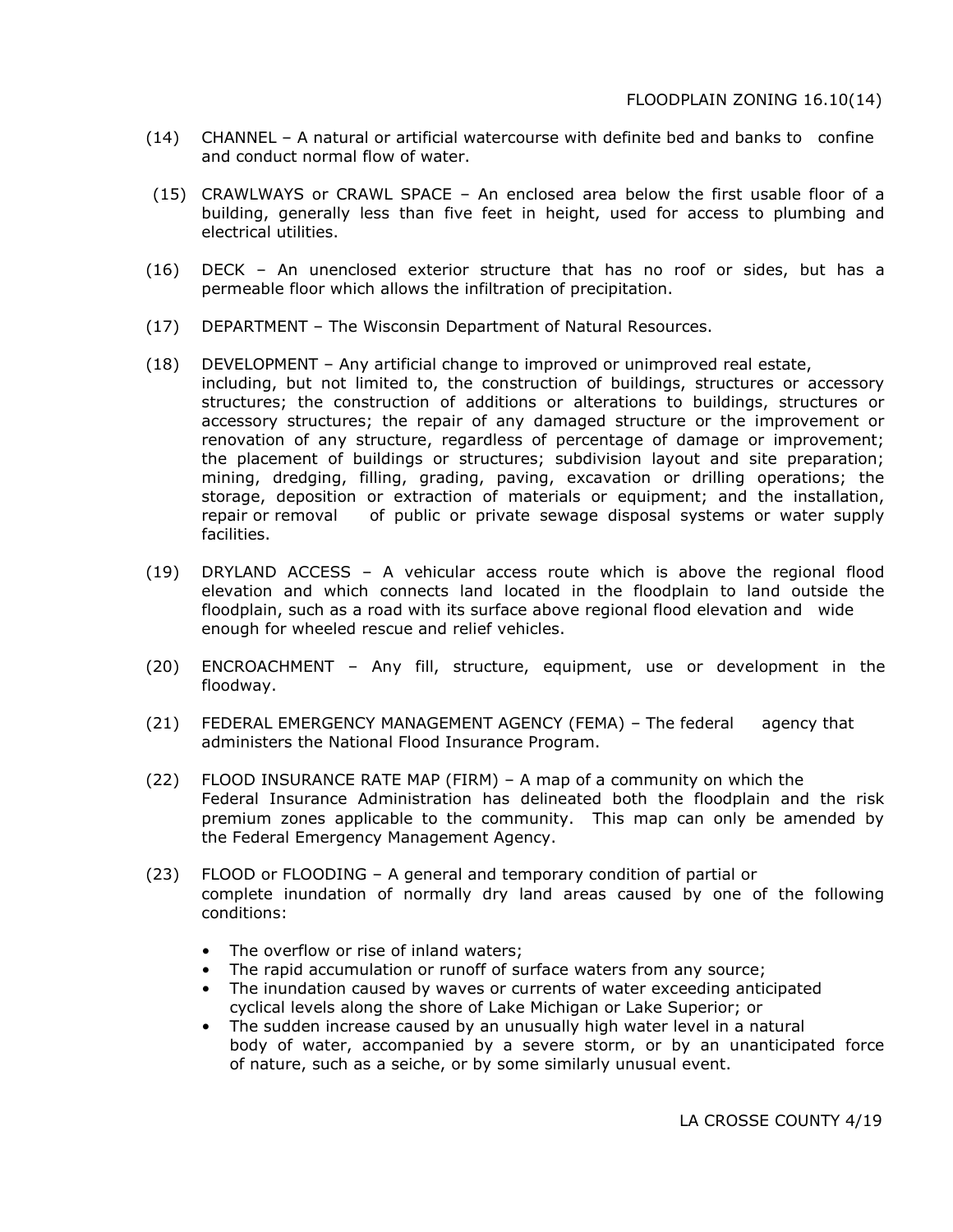- (24) FLOOD FREQUENCY The probability of a flood occurrence which is determined from statistical analyses. The frequency of a particular flood event is usually expressed as occurring, on the average once in a specified number of years or as a percent (%) chance of occurring in any given year.
- (25) FLOODFRINGE That portion of the floodplain outside of the floodway which is covered by flood waters during the regional flood and associated with standing water rather than flowing water.
- (26) FLOOD HAZARD BOUNDARY MAP A map designating approximate flood hazard areas. Flood hazard areas are designated as unnumbered A Zones and do not contain floodway lines or regional flood elevations. This map forms the basis for both the regulatory and insurance aspects of the National Flood Insurance Program (NFIP) until superseded by a Flood Insurance Study and a Flood Insurance Rate Map.
- (27) FLOOD INSURANCE STUDY A technical engineering examination, evaluation, and determination of the local flood hazard areas. It provides maps designating those areas affected by the regional flood and provides both flood insurance rate zones and base flood elevations and may provide floodway lines. The flood hazard areas are designated as numbered and unnumbered A Zones. Flood Insurance Rate Maps, that accompany the Flood Insurance Study, form the basis for both the regulatory and the insurance aspects of the National Flood Insurance Program.
- (28) FLOODPLAIN Land which has been or may be covered by flood water during the regional flood. It includes the floodway and the floodfringe, and may include other designated floodplain areas for regulatory purposes.
- (29) FLOODPLAIN ISLAND A natural geologic land formation within the floodplain that is surrounded, but not covered, by floodwater during the regional flood.
- (30) FLOODPLAIN MANAGEMENT Policy and procedures to insure wise use of floodplains, including mapping and engineering, mitigation, education, and administration and enforcement of floodplain regulations.
- (31) FLOOD PROFILE A graph or a longitudinal profile line showing the relationship of the water surface elevation of a flood event to locations of land surface elevations along a stream or river.
- (32) FLOODPROOFING Any combination of structural provisions, changes adjustments to properties and structures, water and sanitary facilities and contents of buildings subject to flooding, for the purpose of reducing or eliminating flood damage.
- (33) FLOOD PROTECTION ELEVATION An elevation of three feet of freeboard above the water surface profile elevation designated for the regional flood. (Also see: FREEBOARD)
- (34) FLOOD STORAGE Those floodplain areas where storage of floodwaters has been taken into account during analysis in reducing the regional flood discharge.
- (35) FLOODWAY The channel of a river or stream and those portions of the floodplain adjoining the channel required to carry the regional flood discharge.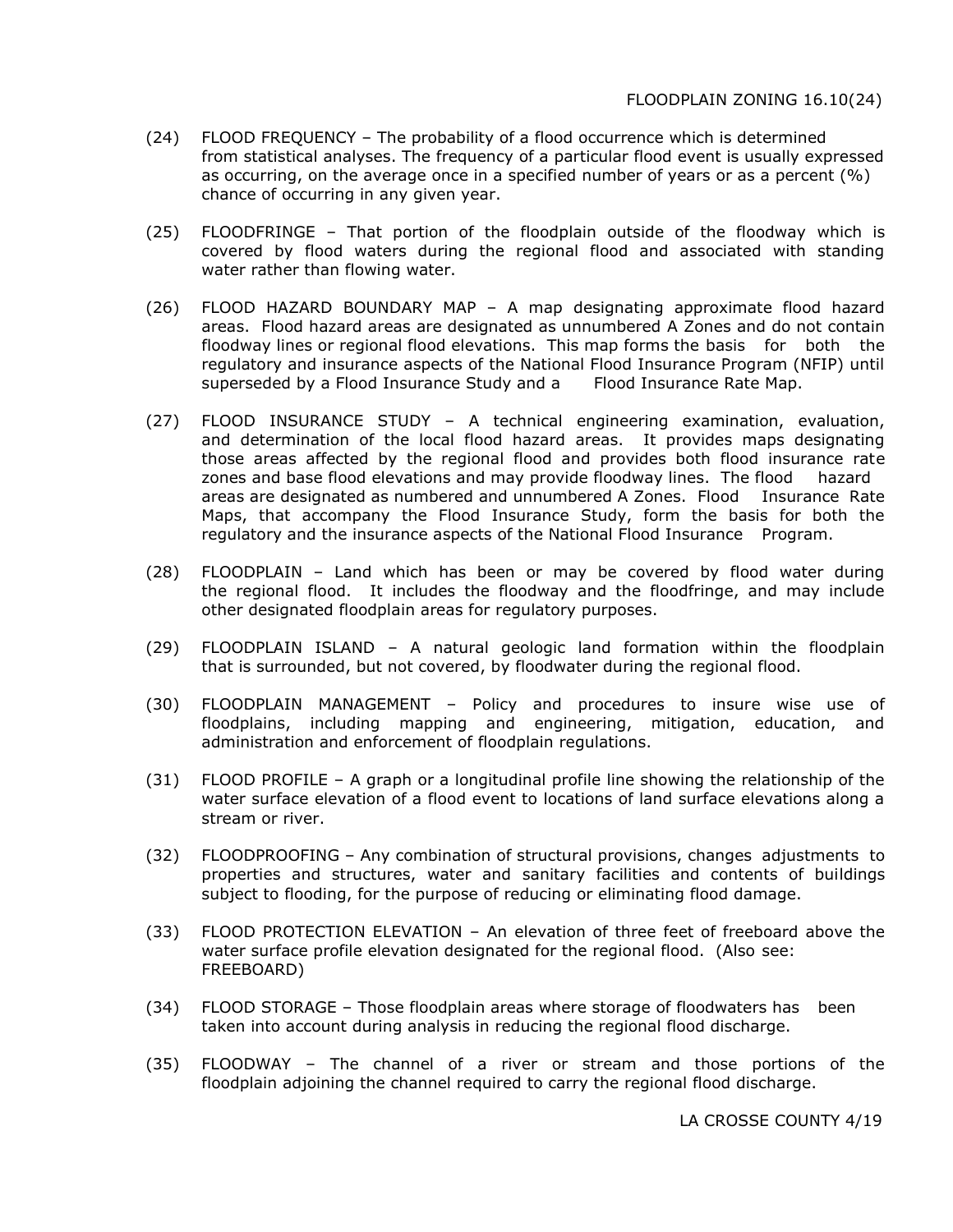- (36) FREEBOARD A safety factor expressed in terms of a specified number of feet above a calculated flood level. Freeboard compensates for any factors that cause flood heights greater than those calculated, including ice jams, debris accumulation, wave action, obstruction of bridge openings and floodways, the effects of watershed urbanization, loss of flood storage areas due to development and aggregation of the river or stream bed.
- (37) HABITABLE STRUCTURE Any structure or portion thereof used or designed for human habitation.
- (38) HEARING NOTICE Publication or posting meeting the requirements of Ch. 985, Stats. For appeals, a Class 1 notice, published once at least one week (7 days) before the hearing, is required. For all zoning ordinances and amendments, a Class 2 notice, published twice, once each week consecutively, the last at least a week (7 days) before the hearing. Local ordinances or bylaws may require additional notice, exceeding these minimums.
- (39) HIGH FLOOD DAMAGE POTENTIAL Damage that could result from flooding that includes any danger to life or health or any significant economic loss to a structure or building and its contents.
- (40) HIGHEST ADJACENT GRADE The highest natural elevation of the ground surface prior to construction next to the proposed walls of a structure.
- (41) HISTORIC STRUCTURE Any structure that is either:
	- (a) Listed individually in the National Register of Historic Places or preliminarily determined by the Secretary of the Interior as meeting the requirements for individual listing on the National Register;
	- (b) Certified or preliminarily determined by the Secretary of the Interior as contributing to the historical significance of a registered historic district or a district preliminarily determined by the Secretary to qualify as a registered historic district;
	- (c) Individually listed on a state inventory of historic places in states with historic preservation programs which have been approved by the Secretary of the Interior; or
	- (d) Individually listed on a local inventory of historic places in communities with historic preservation programs that have been certified either by an approved state program, as determined by the Secretary of the Interior; or by the Secretary of the Interior in states without approved programs.
- (42) INCREASE IN REGIONAL FLOOD HEIGHT A calculated upward rise in the regional flood elevation greater than 0.00 foot, based on a comparison of existing conditions and proposed conditions which is directly attributable to development in the floodplain but not attributable to manipulation of mathematical variables such as roughness factors, expansion and contraction coefficients and discharge.
- (43) LAND USE Any nonstructural use made of unimproved or improved real estate. (Also see DEVELOPMENT)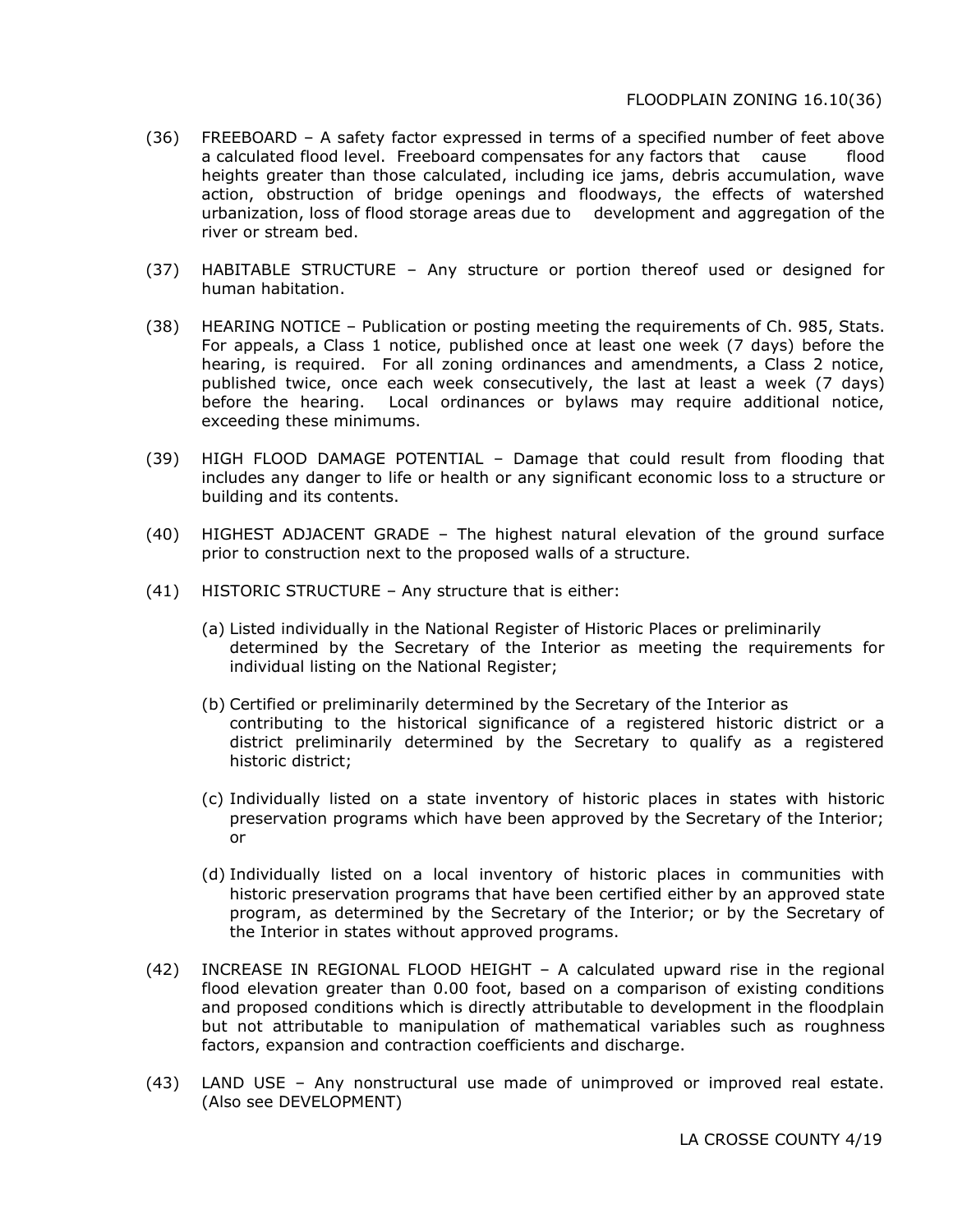- (44) LOWEST ADJACENT GRADE Elevation of the lowest ground surface that touches any of the exterior walls of a building.
- (45) LOWEST FLOOR The lowest floor of the lowest enclosed area (including basement). An unfinished or flood resistant enclosure, usable solely for parking of vehicles, building access or storage in an area other than a basement area is not considered a building's lowest floor; provided that such enclosure is not built so as to render the structure in violation of the applicable non-elevation design requirements of 44 CFR 60.3.
- (46) MAINTENANCE The act or process of restoring to original soundness, including redecorating, refinishing, non-structural repairs, or the replacement of existing fixtures, systems or equipment with equivalent fixtures, systems or structures.
- (47) MANUFACTURED HOME A structure transportable in one or more sections, which is built on a permanent chassis and is designed to be used with or without a permanent foundation when connected to required utilities. The term "manufactured home" includes a mobile home but does not include a "mobile recreational vehicle."
- (48) MOBILE/MANUFACTURED HOME PARK OR SUBDIVISION A parcel (or contiguous parcels) of land, divided into two or more manufactured home lots for rent or sale.
- (49) MOBILE/MANUFACTURED HOME PARK OR SUBDIVISION, EXISTING A parcel of land, divided into two or more manufactured home lots for rent or sale, on which the construction of facilities for servicing the lots is completed before the effective date of this ordinance. At a minimum, this would include the installation of utilities, the construction of streets and either final site grading or the pouring of concrete pads.
- (50) MOBILE/MANUFACTURED HOME PARK, EXPANSION TO EXISTING The preparation of additional sites by the construction of facilities for servicing the lots on which the manufactured homes are to be affixed. This includes installation of utilities, construction of streets and either final site grading, or the pouring if concrete pads.
- (51) MOBILE RECREATIONAL VEHICLE A vehicle which is built on a single chassis, 400 square feet or less when measured at the largest horizontal projection, designed to be self-propelled, carried or permanently towable by a licensed, light-duty vehicle, is licensed for highway use if registration is required and is designed primarily not for use as a permanent dwelling, but as temporary living quarters for recreational, camping, travel or seasonal use. Manufactured homes that are towed or carried onto a parcel of land, but do not remain capable of being towed or carried, including park model homes, do not fall within the definition of "mobile recreational vehicles."
- (52) MODEL, CORRECTED EFFECTIVE A hydraulic engineering model that corrects any errors that occur in the Duplicate Effective Model, adds any additional cross sections to the Duplicate Effective Model, or incorporates more detailed topographic information than that used in the current effective model.
- (53) MODEL, DUPLICATE EFFECTIVE A copy of the hydraulic analysis used in the effective FIS and referred to as the effective model.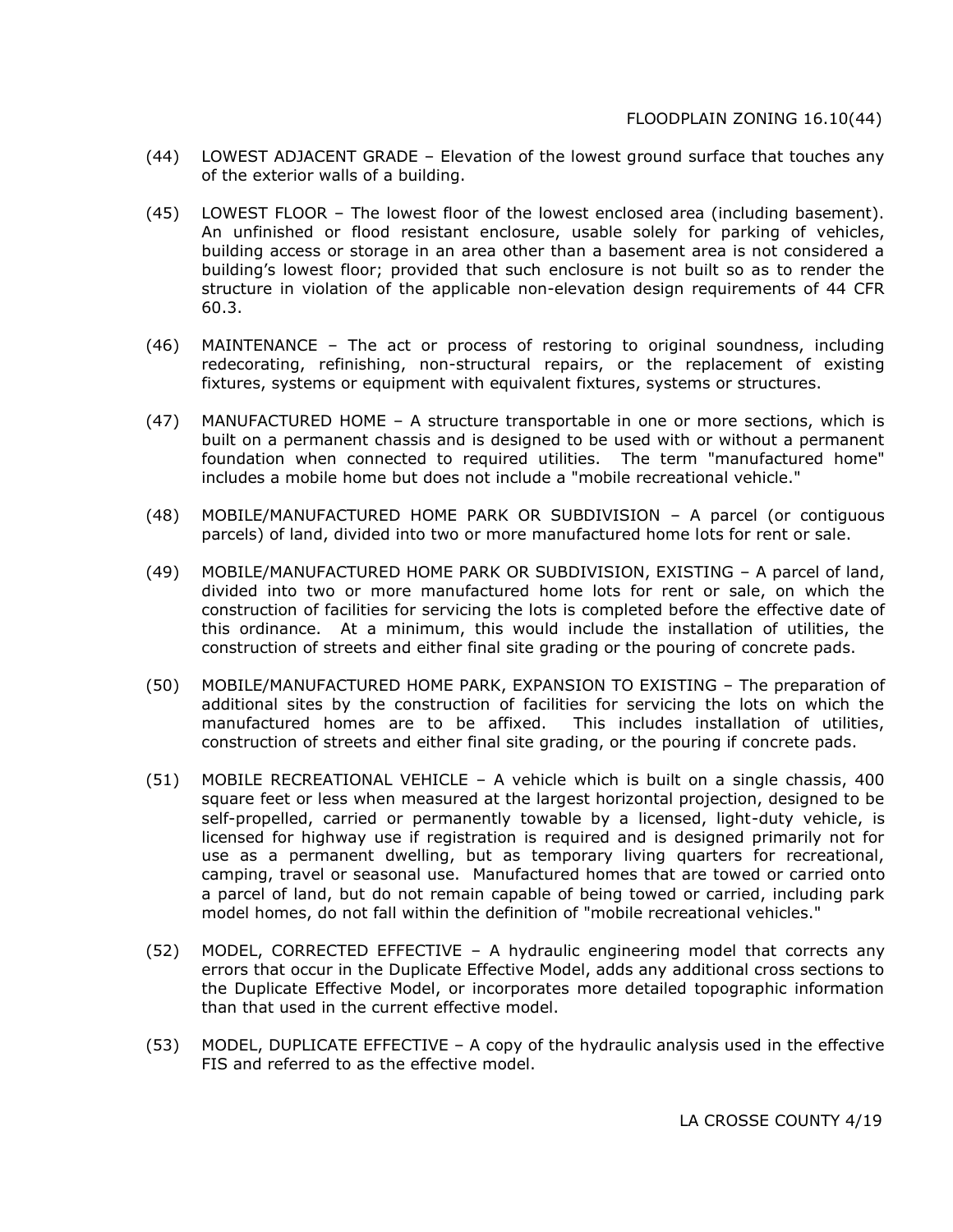- (54) MODEL, EFFECTIVE The hydraulic engineering model that was used to produce the current effective Flood Insurance Study.
- (55) MODEL, EXISTING (PRE-PROJECT) A modification of the Duplicate Effective Model or Corrected Effective Model to reflect any man made modifications that have occurred within the floodplain since the date of the effective model but prior to the construction of the project for which the revision is being requested. If no modification has occurred since the date of the effective model, then this model would be identical to the Corrected Effective Model or Duplicate Effective Model.
- (56) MODEL, REVISED (POST-PROJECT) A modification of the Existing or Pre-Project Conditions Model, Duplicate Effective Model or Corrected Effective Model to reflect revised or post-project conditions.
- (57) MUNICIPALITY or MUNICIPAL The county, city or village governmental units enacting, administering and enforcing this zoning ordinance.
- (58) NAVD or NORTH AMERICAN VERTICAL DATUM Elevations referenced to mean sea level datum, 1988 adjustment.
- (59) NGVD or NATIONAL GEODETIC VERTICAL DATUM Elevations referenced to mean sea level datum, 1929 adjustment.
- (60) NEW CONSTRUCTION For floodplain management purposes, "new construction" means structures for which the start of construction commenced on or after the effective date of floodplain zoning regulations adopted by this community and includes any subsequent improvements to such structures. For the purpose of determining flood insurance rates, it includes any structures for which the "start of construction" commenced on or after the effective date of an initial FIRM or after March 15, 1984, whichever is later, and includes any subsequent improvements to such structures.
- (61) NONCONFORMING STRUCTURE An existing lawful structure or building which is not in conformity with the dimensional or structural requirements of this ordinance for the area of the floodplain which it occupies. (For example, an existing residential structure in the floodfringe district is a conforming use. However, if the lowest floor is lower than the flood protection elevation, the structure is nonconforming.)
- (62) NONCONFORMING USE An existing lawful use or accessory use of a structure or building which is not in conformity with the provisions of this ordinance for the area of the floodplain which it occupies. (Such as a residence in the floodway)
- (63) OBSTRUCTION TO FLOW Any development which blocks the conveyance of floodwaters such that this development alone or together with any future development will cause an increase in regional flood height.
- (64) OFFICIAL FLOODPLAIN ZONING MAP That map, adopted and made part of this ordinance, as described in s. 16.15(2), which has been approved by the Department and FEMA.
- (65) OPEN SPACE USE Those uses having a relatively low flood damage potential and not involving structures.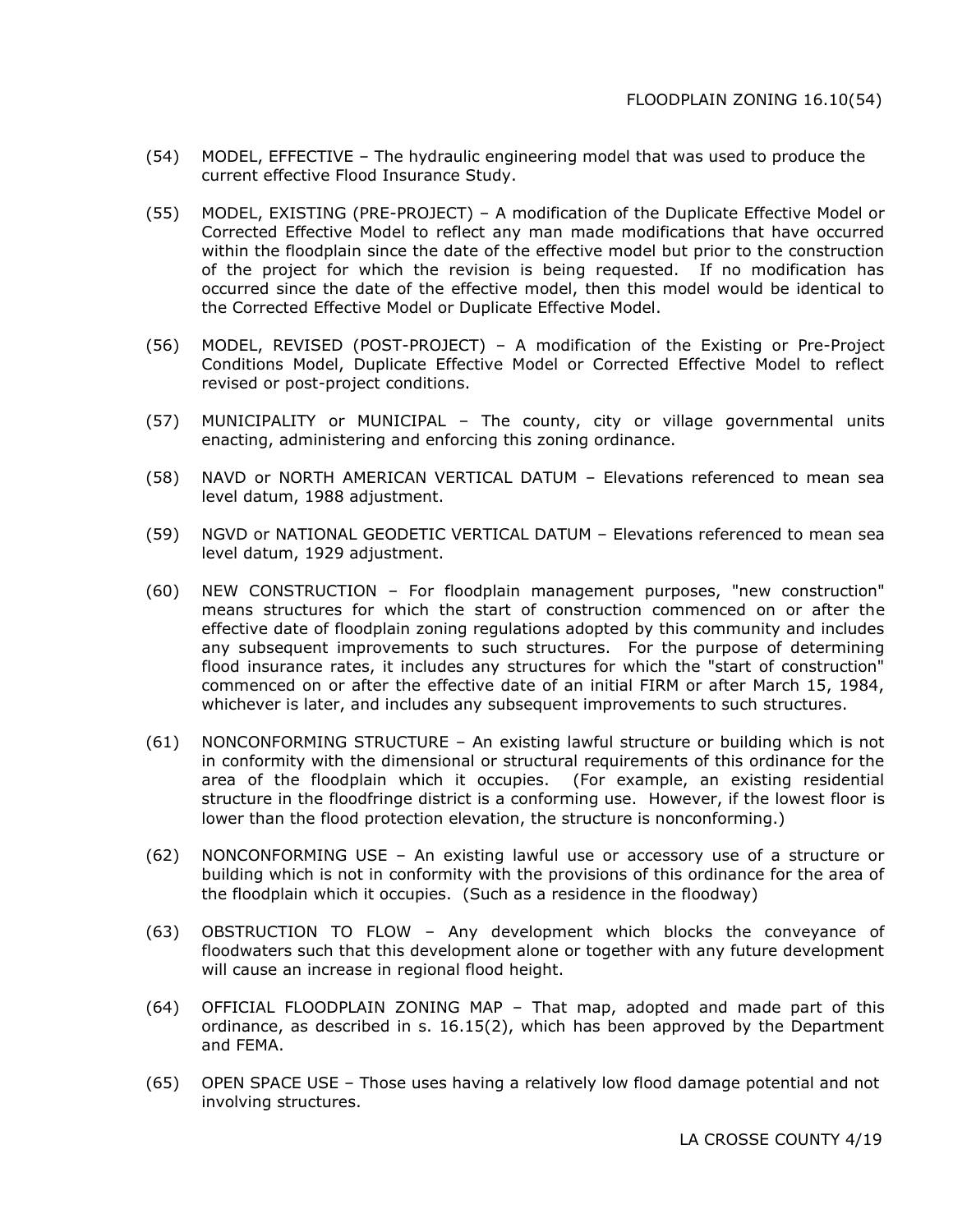- (66) ORDINARY HIGHWATER MARK The point on the bank or shore up to which the presence and action of surface water is so continuous as to leave a distinctive mark such as by erosion, destruction or prevention of terrestrial vegetation, predominance of aquatic vegetation, or other easily recognized characteristic.
- (67) PERSON An individual, or group of individuals, corporation, partnership, association, municipality or state agency.
- (68) PRIVATE SEWAGE SYSTEM A sewage treatment and disposal system serving one structure with a septic tank and soil absorption field located on the same parcel as the structure. It also means an alternative sewage system approved by the Department of Safety and Professional Services, including a substitute for the septic tank or soil absorption field, a holding tank, a system serving more than one structure or a system located on a different parcel than the structure.
- (69) PUBLIC UTILITIES Those utilities using underground or overhead transmission lines such as electric, telephone and telegraph, and distribution and collection systems such as water, sanitary sewer and storm sewer.
- (70) REASONABLY SAFE FROM FLOODING Means base flood waters will not inundate the land or damage structures to be removed from the floodplain and that any subsurface waters related to the base flood will not damage existing or proposed buildings.
- (71) REGIONAL FLOOD A flood determined to be representative of large floods known to have occurred in Wisconsin. A regional flood is a flood with a one percent chance of being equaled or exceeded in any given year, and if depicted on the FIRM, the RFE is equivalent to the BFE.
- (72) START OF CONSTRUCTION The date the building permit was issued, provided the actual start of construction, repair, reconstruction, rehabilitation, addition, placement, or other improvement was within 180 days of the permit date. The actual start means either the first placement of permanent construction on a site, such as the pouring of slab or footings, the installation of piles, the construction of columns, or any work beyond initial excavation, or the placement of a manufactured home on a foundation. Permanent construction does not include land preparation, such as clearing, grading and filling, nor does it include the installation of streets and/or walkways, nor does it include excavation for a basement, footings, piers or foundations or the erection of temporary forms, nor does it include the installation on the property of accessory buildings, such as garages or sheds not occupied as dwelling units or not part of the main structure. For an alteration, the actual start of construction means the first alteration of any wall, ceiling, floor or other structural part of a building, whether or not that alteration affects the external dimensions of the building.
- (73) STRUCTURE Any manmade object with form, shape and utility, either permanently or temporarily attached to, placed upon or set into the ground, stream bed or lake bed, including, but not limited to, roofed and walled buildings, gas or liquid storage tanks, bridges, dams and culverts.
- (74) SUBDIVISION Has the meaning given in s. 236.02(12), Wis. Stats.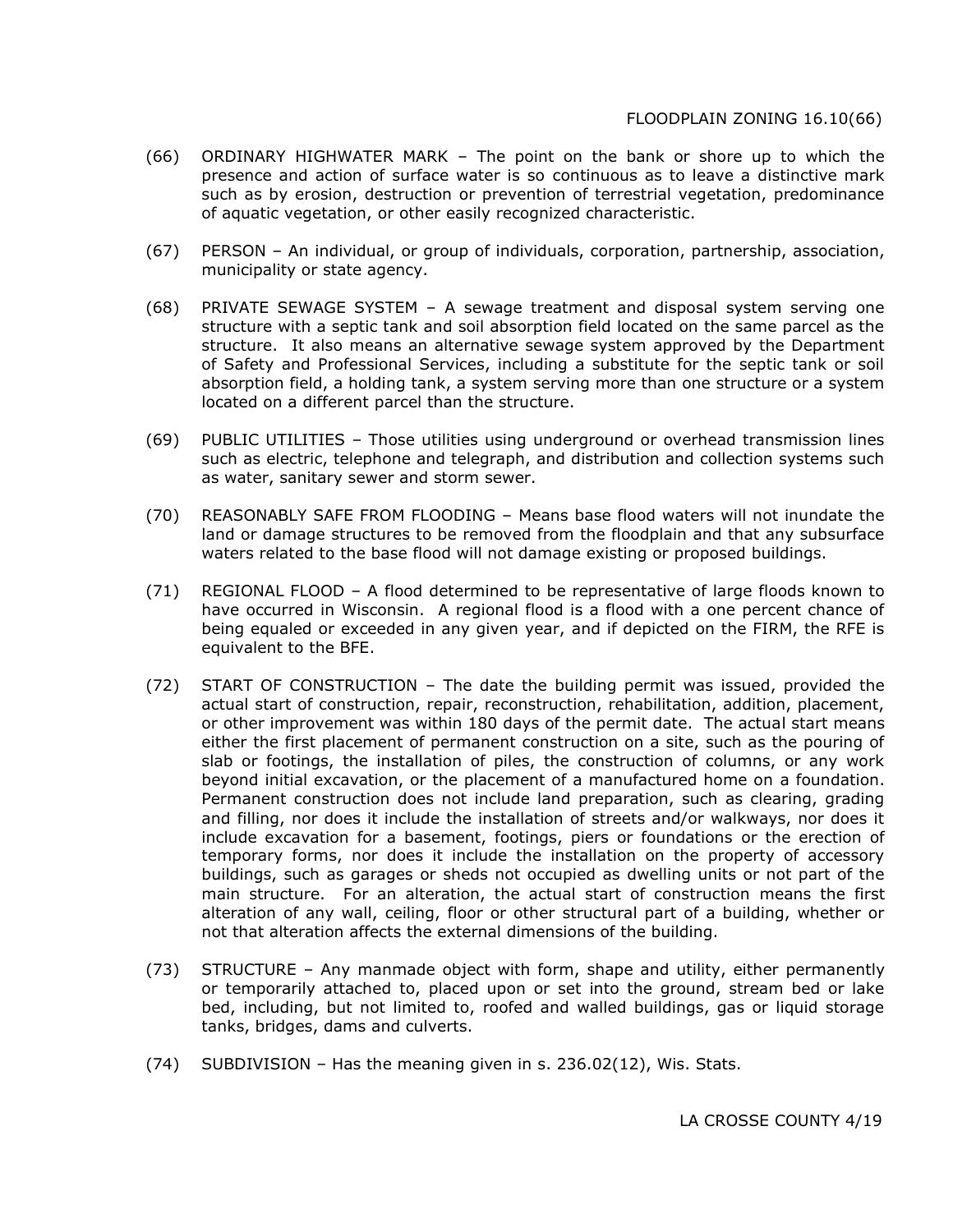- (75) SUBSTANTIAL DAMAGE Damage of any origin sustained by a structure, whereby the cost of restoring the structure to its pre-damaged condition would equal or exceed 50 percent of the equalized assessed value of the structure before the damage occurred.
- (76) SUBSTANTIAL IMPROVEMENT Any repair, reconstruction, rehabilitation, addition or improvement of a building or structure, the cost of which equals or exceeds 50 percent of the equalized assessed value of the structure before the improvement or repair is started. If the structure has sustained substantial damage, any repairs are considered substantial improvement regardless of the work performed. The term does not, however, include either any project for the improvement of a building required to correct existing health, sanitary or safety code violations identified by the building official and that are the minimum necessary to assure safe living conditions; or any alteration of a historic structure provided that the alteration will not preclude the structure's continued designation as a historic structure.
- (77) UNNECESSARY HARDSHIP Where special conditions affecting a particular property, which were not self-created, have made strict conformity with restrictions governing areas, setbacks, frontage, height or density unnecessarily burdensome or unreasonable in light of the purposes of the ordinance.
- (78) VARIANCE An authorization by the board of adjustment or appeals for the construction or maintenance of a building or structure in a manner which is inconsistent with dimensional standards (not uses) contained in the floodplain zoning ordinance.
- (79) VIOLATION The failure of a structure or other development to be fully compliant with the floodplain zoning ordinance. A structure or other development without required permits, lowest floor elevation documentation, floodproofing certificates or required floodway encroachment calculations is presumed to be in violation until such time as that documentation is provided.
- (80) WATERSHED The entire region contributing runoff or surface water to a watercourse or body of water.
- (81) WATER SURFACE PROFILE A graphical representation showing the elevation of the water surface of a watercourse for each position along a reach of river or stream at a certain flood flow. A water surface profile of the regional flood is used in regulating floodplain areas.
- (82) WELL means an excavation opening in the ground made by digging, boring, drilling, driving or other methods, to obtain groundwater regardless of its intended use.

### **16.15 GENERAL PROVISIONS**

#### (1) AREAS TO BE REGULATED

This ordinance regulates all areas within the unincorporated limits of La Crosse County that would be covered by the regional flood or base flood as shown on the Flood Insurance Rate Map (FIRM) or other maps approved by DNR. Base flood elevations are derived from the flood profiles in the Flood Insurance Study (FIS) and are shown as AE, A1-30, and AH Zones on the FIRM. Other regulatory zones are displayed as A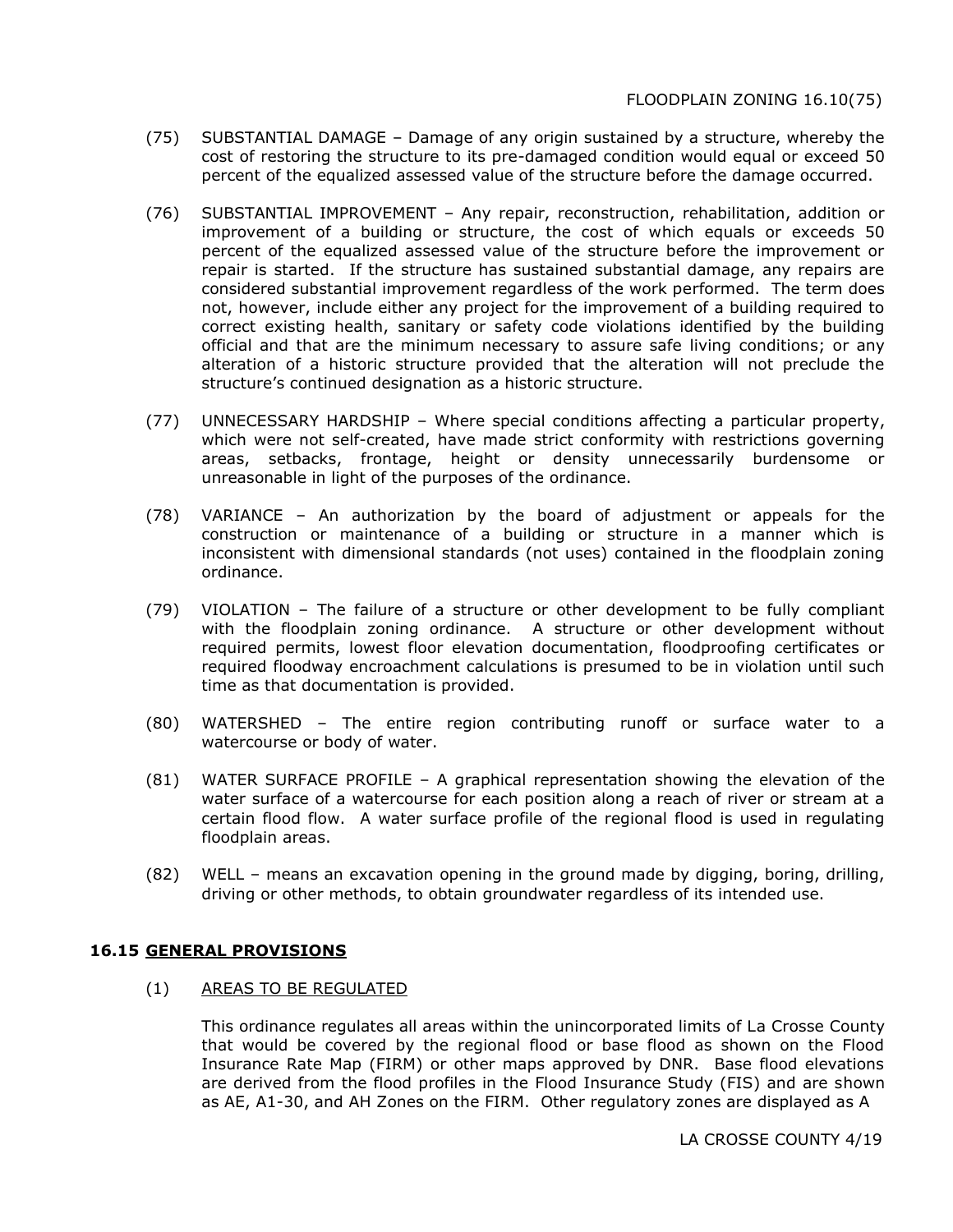and AO zones. Regional Flood Elevations (RFE) may be derived from other studies. If more than one map or revision is referenced, the most restrictive information shall apply.

#### (2) OFFICIAL MAPS AND REVISIONS

The boundaries of all floodplain districts are designated as A, AE, AH, AO or A1-30 on the maps based on the Flood Insurance Study (FIS) listed below. Any change to the base flood elevations (BFE) or any changes to the boundaries of the floodplain or floodway in the FIS or on the Flood Insurance Rate Map (FIRM) must be reviewed and approved by the DNR and FEMA through the Letter of Map Change process (see s.16.80 *Amendments*) before it is effective. No changes to RFE's on non-FEMA maps shall be effective until approved by the DNR. These maps and revisions are on file in the office of the La Crosse County Zoning, Planning & Land Information Department, La Crosse County, WI. If more than one map or revision is referenced, the most restrictive information shall apply.

(a) Official Maps based on the FIS:

Flood Insurance Rate Map (FIRM), Community Number 550217 dated January 6, 2012; with corresponding profiles that are based on the Flood Insurance Study (FIS) dated January 6, 2012, Volume Numbers 55063CV001B and 55063CV002B. FIRM panel numbers

55063C0010D, 55063C0015D, 55063C0020D, 55063C0029D, 55063C0033D, 55063C0034D, 55063C0037D, 55063C0040D, 55063C0041D, 55063C0042D, 55063C0043D, 55063C0044D, 55063C0053D, 55063C0054D, 55063C0058D 55063C0063D, 55063C0064D, 55063C0068D, 55063C0069D, 55063C0088D, 55063C0089, 55063C0106D, 55063C0107D, 55063C0108D, 55063C0109D, 55063C0128D, 55063C0129D, 55063C0130D, 55063C0133D, 55063C0134D, 55063C0135D, 55063C0136D, 55063C0137D, 55063C0138D, 55063C0139D, 55063C0141D, 55063C0142D, 55063C0143D, 55063C0144D, 55063C0151D, 55063C0153D, 55063C0155D, 55063C0161D, 55063C0162D, 55063C0163D, 55063C164D, 55063C0169D, 55063C0186D, 55063C0187D, 55063C0188D, 55063C0189D, 55063C0191D, 55063C0193D, 55063C0195D, 55063C0213D, 55063C0215D, 55063C0220D, 55063C0231D, 55063C0232D, 55063C0233D, 55063C0234D, 55063C0242D, 55063C0244D, 55063C0250D, 55063C0251D, 55063C0252D, 55063C0 253D, 55063C0254D, 55063C0256D 55063C0257D, 55063C0258D, 55063C0261D, 55063C0262, 55063C0263D, 55063C0264D, 55063C0266D, 55063C0268D, 55063C0269D, 55063C0276D, 55063C0278D, 55063C0279D, 55063C0283D, 55063C0284D, 55063C0288D, 55063C0332D, 55063C0351D, 55063C0352D, 55063C0356D, 55063C0376D, 55063C0377D

Approved by: The DNR and FEMA

(b) Official Maps based on other studies

Any maps referenced in this section must be approved by the DNR and be more restrictive than those based on the FIS at the site of the proposed development.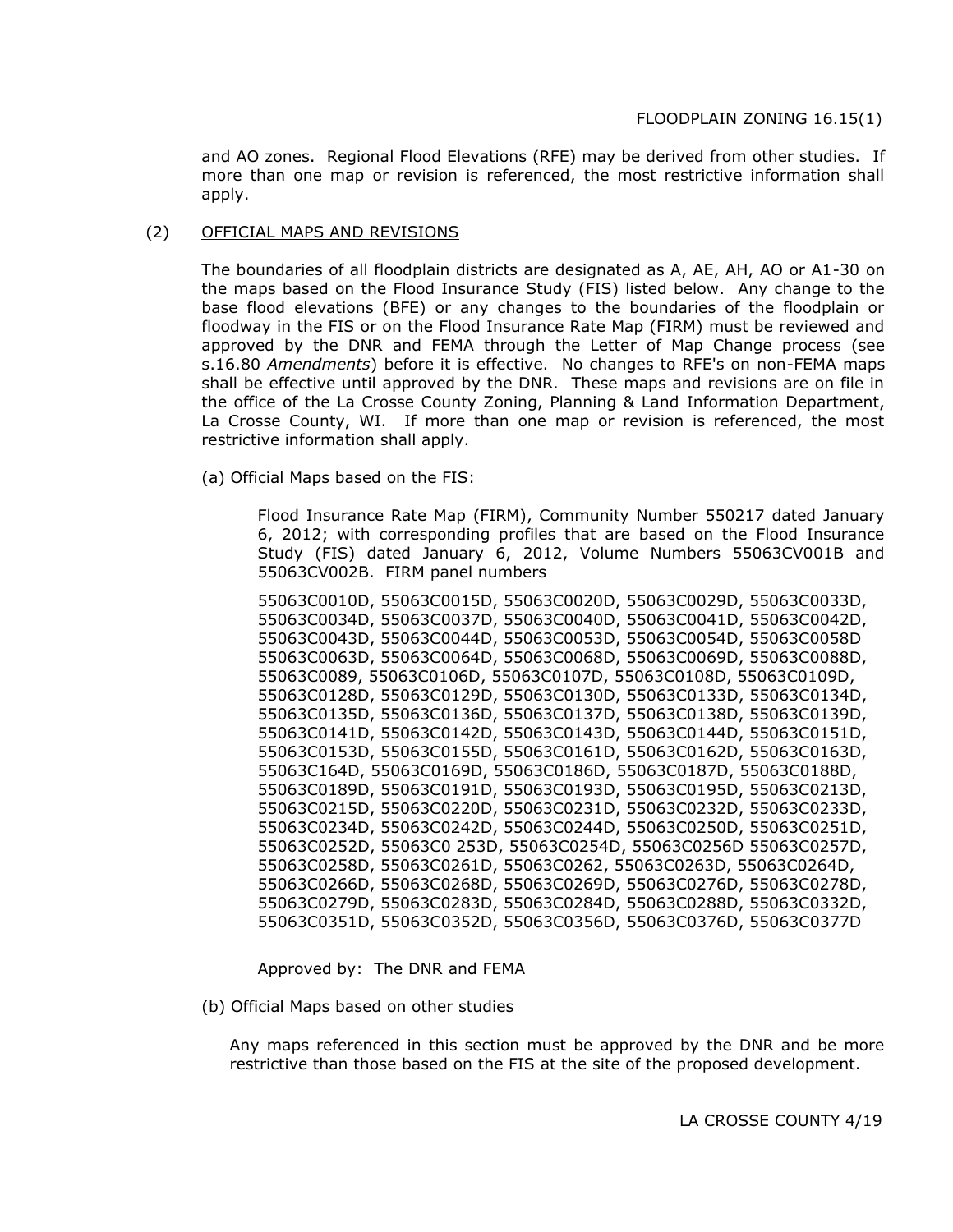- 1. Hydrologic and Dam Failure Analyses and Hazard Rating Assessment for Coon Creek Structures, No. 29, dated May 1996, including the studies and maps concerning the hydraulic shadow extending into La Crosse County, and No. 53, dated April, 1996, including studies and maps concerning the hydraulic shadow extending into La Crosse County, prepared by Ayres Associates and approved by DNR.
- 2. Hydrologic and Hydraulic Analyses, including Dam Failure Analysis, and Hazard Rating Assessment for Coon Creek Structures, No. 33, dated March, 2006, revised July, 2007, and No. 35, dated May, 2005, prepared by USDA – Natural Resources Conservation Services and approved by DNR.
- 3. Floodplain study and maps: All other DNR-approved and FEMA-approved floodplain maps, flood profiles, floodway data tables, regional or base flood elevations and other information located on file in the La Crosse County Zoning, Planning and Land Information Office. The County shall provide the most up-to-date information to the DNR and FEMA regional offices.
- 4. Soil survey maps on file in the La Crosse County Zoning, Planning and Land Information office identifying hydric soils floodway boundaries.
- 5. Letter of Map Revision. LOMR #21-05-0431P (August 5, 2021).

### (3) ESTABLISHMENT OF FLOODPLAIN ZONING DISTRICTS

The regional floodplain areas are divided into three districts as follows:

- (a) The Floodway District (FW), is the channel of a river or stream and those portions of the floodplain adjoining the channel required to carry the regional floodwaters and are contained within AE Zones as shown on the FIRM.
- (b) The Floodfringe District (FF) is that portion between the regional flood limits and the floodway and displayed as AE Zones on the FIRM.
- (c) The General Floodplain District (GFP) is those areas that may be covered by floodwater during the regional flood and does not have a BFE or floodway boundary determined, including A, AH and AO zones on the FIRM.

#### (4) REMOVAL OF LANDS FROM FLOODPLAIN

Compliance with the provisions of this ordinance shall not be grounds for removing land from the floodplain unless it is filled at least two feet above the regional or base flood elevation, the fill is contiguous to land outside the floodplain, and the map is amended pursuant to s. 16.80 *Amendments.*

#### (5) COMPLIANCE

Any development or use within the areas regulated by this ordinance shall be in compliance with the terms of this ordinance, and other applicable local, state, and federal regulations.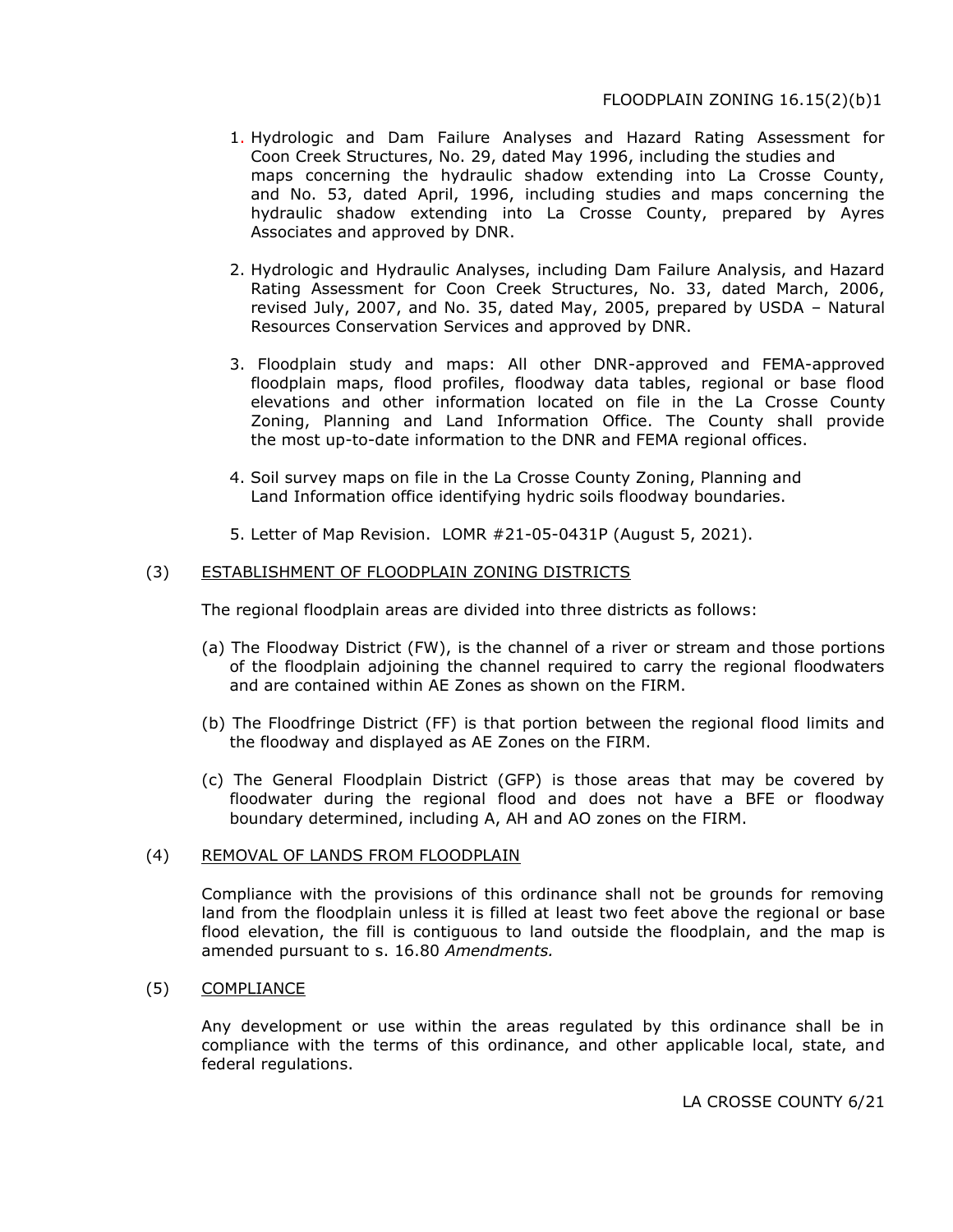### (6) MUNICIPALITIES AND STATE AGENCIES REGULATED

Unless specifically exempted by law, all cities, villages, towns, and counties are required to comply with this ordinance and obtain all necessary permits. State agencies are required to comply if s. 13.48(13), Stats., applies. The construction, reconstruction, maintenance and repair of state highways and bridges by the Wisconsin Department of Transportation is exempt when s. 30.2022, Stats., applies.

#### (7) ABROGATION AND GREATER RESTRICTIONS

- (a) This ordinance supersedes all the provisions of any municipal zoning ordinance enacted under ss. 59.69, 59.692 or 59.694 or s. 87.30, Stats., which relate to floodplains. A more restrictive ordinance shall continue in full force and effect to the extent of the greater restrictions, but not otherwise.
- (b) This ordinance is not intended to repeal, abrogate or impair any existing deed restrictions, covenants or easements. If this ordinance imposes greater restrictions, the provisions of this ordinance shall prevail.

#### (8) INTERPRETATION

In their interpretation and application, the provisions of this ordinance are the minimum requirements liberally construed in favor of the governing body and are not a limitation on or repeal of any other powers granted by the Wisconsin Statutes. If a provision of this ordinance, required by ch. NR 116, Wis. Adm. Code, is unclear, the provision shall be interpreted in light of the standards in effect on the date of the adoption of this ordinance or in effect on the date of the most recent text amendment to this ordinance.

#### (9) WARNING AND DISCLAIMER OF LIABILITY

The flood protection standards in this ordinance are based on engineering experience and research. Larger floods may occur or the flood height may be increased by man-made or natural causes. This ordinance does not imply or guarantee that nonfloodplain areas or permitted floodplain uses will be free from flooding and flood damages. This ordinance does not create liability on the part of, or a cause of action against, the municipality or any officer or employee thereof for any flood damage that may result from reliance on this ordinance.

#### (10) SEVERABILITY

Should any portion of this ordinance be declared unconstitutional or invalid by a court of competent jurisdiction, the remainder of this ordinance shall not be affected.

### (11) ANNEXED AREAS FOR CITIES AND VILLAGES

The La Crosse County floodplain zoning provisions in effect on the date of annexation shall remain in effect and shall be enforced by the municipality for all annexed areas until the municipality adopts and enforces an ordinance which meets the requirements of ch. NR 116, Wis. Adm. Code and 44 CFR 59-72, *National Flood Insurance Program*  (NFIP). These annexed lands are described on the municipality's official zoning map. County floodplain zoning provisions are incorporated by reference for the purpose of administering this section and are on file in the office of the municipal zoning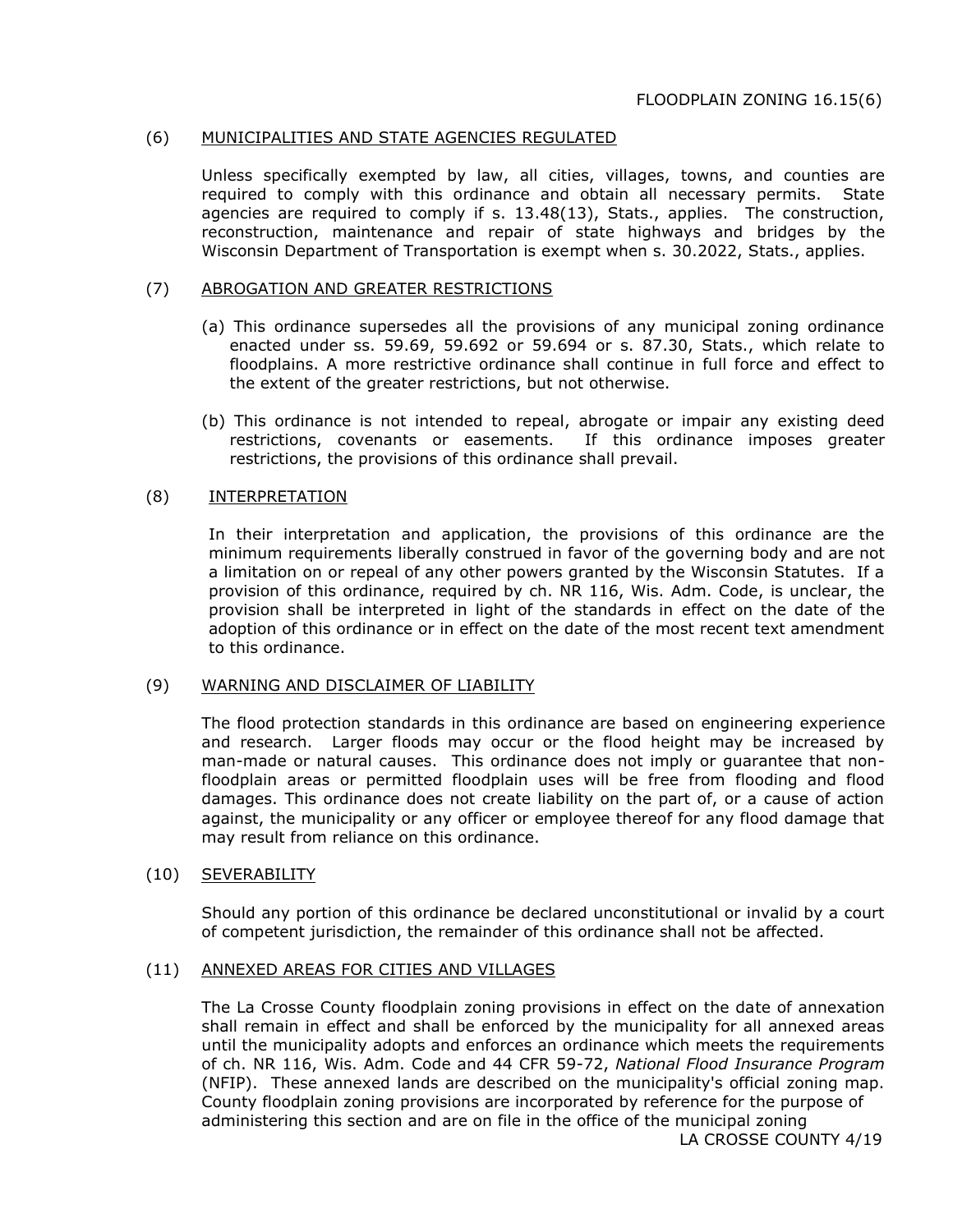administrator. All plats or maps of annexation shall show the regional flood elevation and the floodway location.

# **16.20 GENERAL STANDARDS APPLICABLE TO ALL FLOODPLAIN DISTRICTS**

The community shall review all permit applications to determine whether proposed building sites will be reasonably safe from flooding. If a proposed building site is in a flood-prone area, all new construction and substantial improvements shall be designed and anchored to prevent flotation, collapse, or lateral movement of the structure resulting from hydrodynamic and hydrostatic loads; be constructed with flood-resistant materials; be constructed to minimize flood damages and to ensure that utility and mechanical equipment is designed and/or located so as to prevent water from entering or accumulating within the equipment during conditions of flooding.

Subdivisions and condominiums shall be reviewed for compliance with the above standards. All subdivision and condominium proposals (including manufactured home parks) shall include regional flood elevation and floodway data for any development that meets the subdivision definition of this ordinance and all other requirements in s. 16.71(2). Adequate drainage shall be provided to reduce exposure to flood hazards and all public utilities and facilities, such as sewer, gas, electrical, and water systems are located and constructed to minimize or eliminate flood damages.

# **16.21 HYDRAULIC AND HYDROLOGIC ANALYSES**

- (1) No floodplain development shall:
	- (a) Obstruct flow, defined as development which blocks the conveyance of floodwaters by itself or with other development, causing any increase in the regional flood height; or
	- (b) Cause any increase in the regional flood height due to floodplain storage area lost.
- (2) The zoning administrator shall deny permits if it is determined the proposed development will obstruct flow or cause any increase in the regional flood height, based on the officially adopted FIRM or other adopted map, unless the provisions of s. 16.80 *Amendments* are met.

### **16.22 WATERCOURSE ALTERATIONS**

No land use permit to alter or relocate a watercourse in a mapped floodplain shall be issued until the local official has notified in writing all adjacent municipalities, the Department and FEMA regional offices, and required the applicant to secure all necessary state and federal permits. The standards of s. 16.21 must be met and the flood carrying capacity of any altered or relocated watercourse shall be maintained.

As soon as is practicable, but not later than six months after the date of the watercourse alteration or relocation and pursuant to s. 16.80 *Amendments,* the community shall apply for a Letter of Map Revision (LOMR) from FEMA. Any such alterations must be reviewed and approved by FEMA and the DNR through the LOMC process.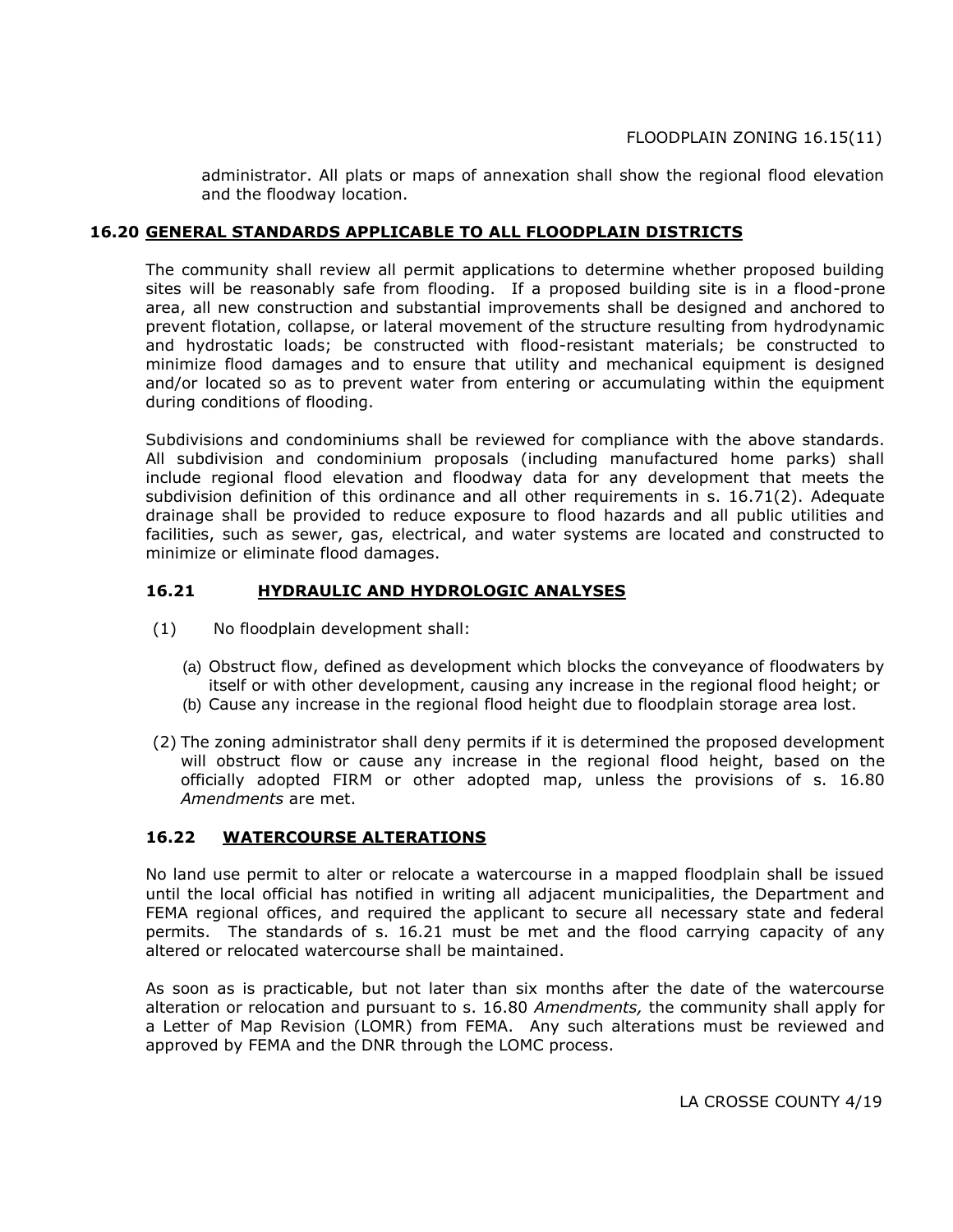# **16.23 CHAPTER 30, 31, WIS. STATS., DEVELOPMENT**

Development which requires a permit from the Department, under chs. 30 and 31, Stats., such as docks, piers, wharves, bridges, culverts, dams and navigational aids, may be allowed if the necessary permits are obtained and amendments to the floodplain zoning ordinance are made according to s. 16.80 *Amendments*.

### **16.24 PUBLIC OR PRIVATE CAMPGROUNDS**

Public or private campgrounds shall have a low flood damage potential and shall meet the following provisions:

- (1) The campground is approved by the Department of Health Services;
- (2) A land use permit for the campground is issued by the zoning administrator;
- (3) The character of the river system and the campground elevation are such that a 72 hour warning of an impending flood can be given to all campground occupants;
- (4) There is an adequate flood warning procedure for the campground that offers the minimum notice required under this section to all persons in the campground. This procedure shall include a written agreement between the campground owner, the municipal emergency government coordinator and the chief law enforcement official which specifies the flood elevation at which evacuation shall occur, personnel responsible for monitoring flood elevations, types of warning systems to be used and the procedures for notifying at-risk parties, and the methods and personnel responsible for conducting the evacuation;
	- (a) This agreement shall be for no more than one calendar year, at which time the agreement shall be reviewed and updated by the officials identified in sub. (2) above to remain in compliance with all applicable regulations, including those of the state Department of Health Services and all other applicable regulations;
- (5) Only camping units that are fully licensed, if required, and ready for highway use are allowed;
- (6) The camping units shall not occupy any site in the campground for more than 180 consecutive days, at which time the camping unit must be removed from the floodplain for a minimum of 24 hours;
- (7) All camping units that remain on site for more than 30 days shall be issued a limited authorization by the campground operator, a written copy of which is kept on file at the campground. Such authorization shall allow placement of a camping unit for a period not to exceed 180 days and shall ensure compliance with all the provisions of this section;
- (8) The municipality shall monitor the limited authorizations issued by the campground operator to assure compliance with the terms of this section;
- (9) All camping units that remain in place for more than 180 consecutive days must meet the applicable requirements in either s. 16.30, 16.40 or 16.50 for the floodplain district in which the structure is located;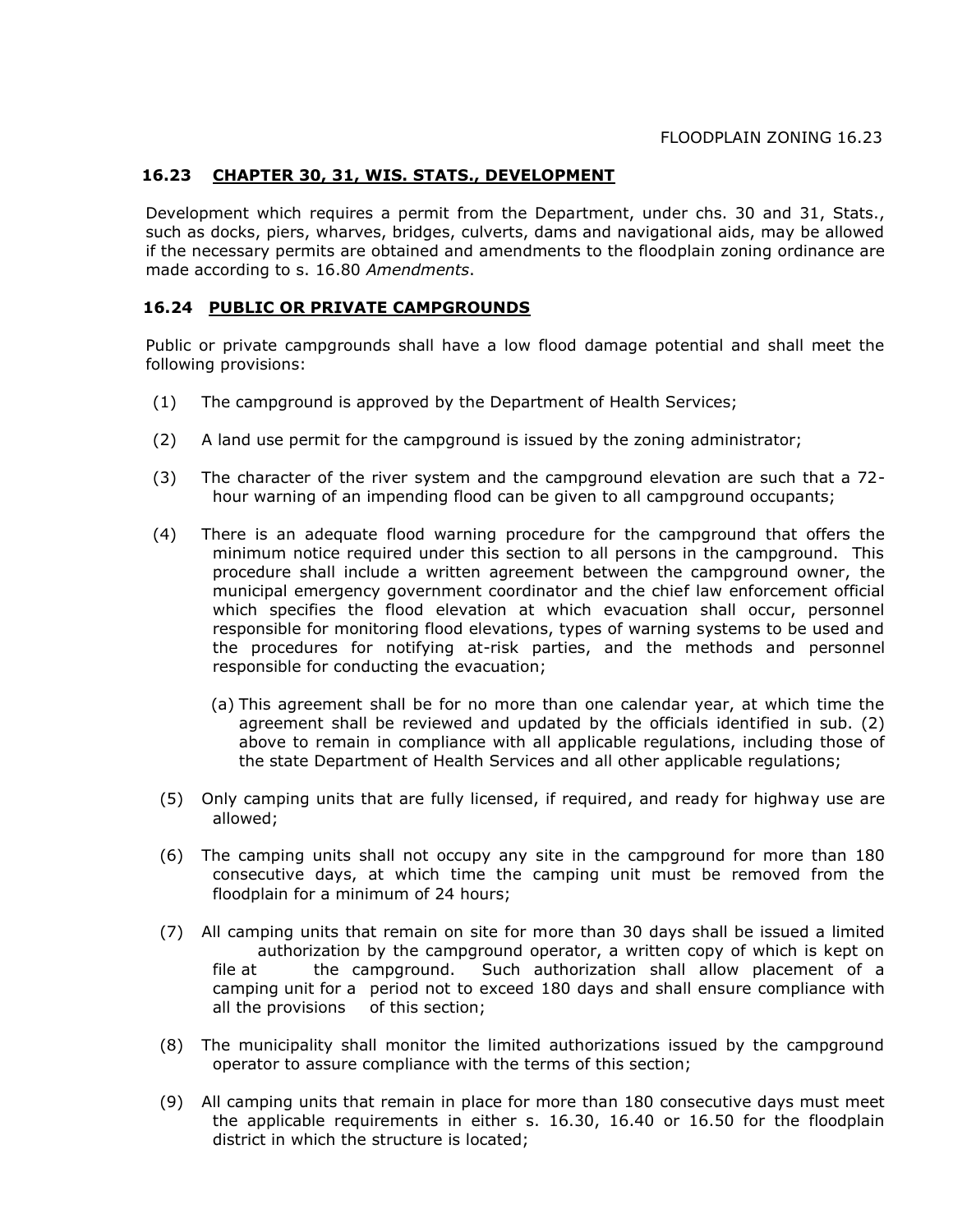- (10) The campground shall have signs clearly posted at all entrances warning of the flood hazard and the procedures for evacuation when a flood warning is issued; and
- (11) All service facilities, including but not limited to refuse collection, electrical service, gas lines, propane tanks, sewage systems and wells shall be properly anchored and placed at or floodproofed to the flood protection elevation.

#### **16.30 FLOODWAY DISTRICT (FW)**

#### **16.31 APPLICABILITY**

This section applies to all floodway areas on the floodplain zoning maps and those identified pursuant to s. 16.54.

### **16.32 PERMITTED USES**

The following open space uses are allowed in the Floodway District and the floodway areas of the General Floodplain District, if:

- They are not prohibited by any other ordinance;
- They meet the standards in s. 16.33 and 16.34; and
- All permits or certificates have been issued according to s. 16.71.
- (1) Agricultural uses, such as: farming, outdoor plant nurseries, horticulture, viticulture and wild crop harvesting.
- (2) Nonstructural industrial and commercial uses, such as loading areas, parking areas and airport landing strips.
- (3) Nonstructural recreational uses, such as golf courses, tennis courts, archery ranges, picnic grounds, boat ramps, swimming areas, parks, wildlife and nature preserves, game farms, fish hatcheries, shooting, trap and skeet activities, hunting and fishing areas and hiking and horseback riding trails, subject to the fill limitations of s. 16.33(4).
- (4) Uses or structures accessory to open space uses, or classified as historic structures that comply with ss. 16.33 and 16.34.
- (5) Extraction of sand, gravel or other materials that comply with s. 16.33(4).
- (6) Functionally water-dependent uses, such as docks, piers or wharves, dams, flowage areas, culverts, navigational aids and river crossings of transmission lines, and pipelines that comply with chs. 30 and 31, Stats.
- (7) Public utilities, streets and bridges that comply with s. 16.33(3).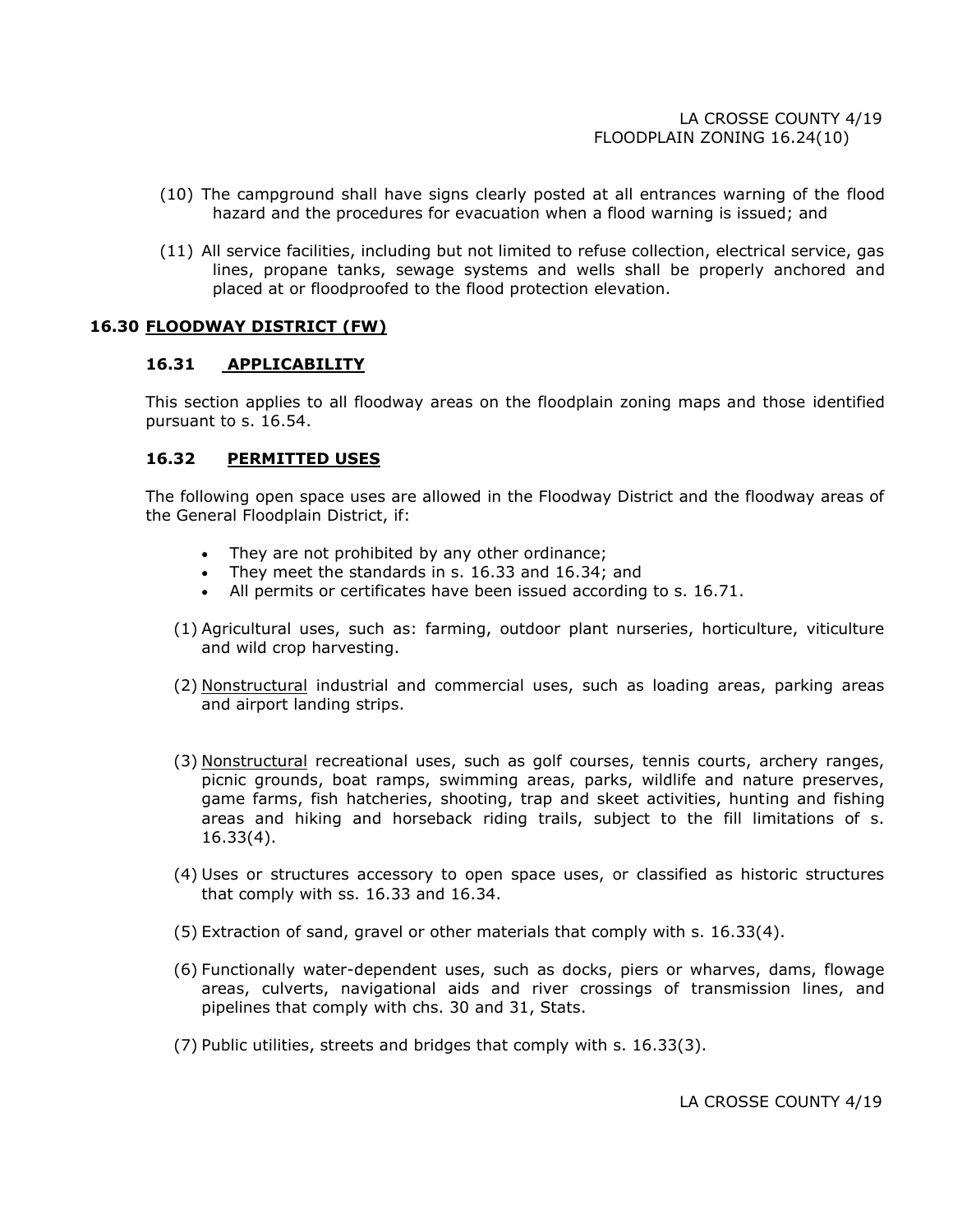# **16.33 STANDARDS FOR DEVELOPMENTS IN THE FLOODWAY**

- (1) GENERAL
	- (a) Any development in the floodway shall comply with s. 16.20 and have a low flood damage potential.
	- (b) Applicants shall provide the following data to determine the effects of the proposal according to s. 16.21 and  $16.71(2)(c)$ :
		- 1. A cross-section elevation view of the proposal, perpendicular to the watercourse, showing if the proposed development will obstruct flow; or
		- 2. An analysis calculating the effects of this proposal on regional flood height.
	- (c) The zoning administrator shall deny the permit application if the project will cause any increase in the flood elevations upstream or downstream, based on the data submitted for subd. (b) above.

#### (2) STRUCTURES

 Structures accessory to permanent open space uses or functionally dependent on a waterfront location may be allowed by permit if the structures comply with the following criteria:

- (a) Not designed for human habitation, does not have a high flood damage potential and is constructed to minimize flood damage;
- (b) Shall have a minimum of two openings on different walls having a total net area not less than one square inch for every square foot of enclosed area, and the bottom of all such openings being no higher than one foot above grade. The openings shall be equipped with screens, louvers, or other coverings or devices provided that they permit the automatic entry and exit of floodwaters.
- (c) Must be anchored to resist flotation, collapse, and lateral movement;
- (d) Mechanical and utility equipment must be elevated or flood proofed to or above the flood protection elevation; and
- (e) It must not obstruct flow of flood waters or cause any increase in flood levels during the occurrence of the regional flood.

#### (3) PUBLIC UTILITIES, STREETS AND BRIDGES

Public utilities, streets and bridges may be allowed by permit, if:

- (a) Adequate floodproofing measures are provided to the flood protection elevation; and
- (b) Construction meets the development standards of s. 16.21.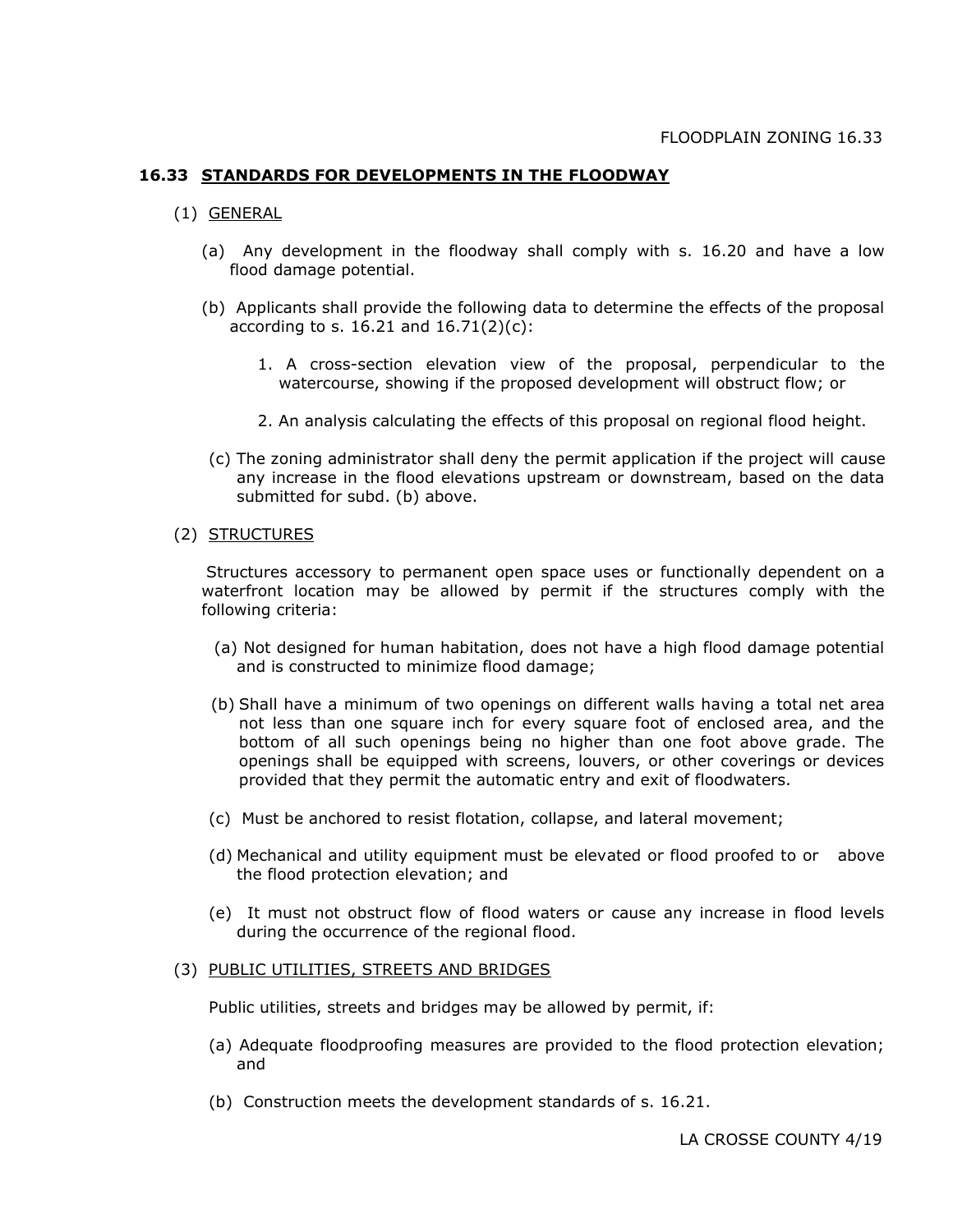### (4) FILLS OR DEPOSITION OF MATERIALS

Fills or deposition of materials may be allowed by permit, if:

- (a) The requirements of s. 16.21 are met;
- (b) No material is deposited in navigable waters unless a permit is issued by the Department pursuant to ch. 30, Stats., and a permit pursuant to s. 404 of the Federal Water Pollution Control Act, Amendments of 1972, 33 U.S.C. 1344 has been issued, if applicable, and all other requirements have been met;
- (c) The fill or other materials will be protected against erosion by riprap, vegetative cover, sheet piling or bulkheading; and

(d) The fill is not classified as a solid or hazardous material.

### **16.34 FLOODWAY - PROHIBITED USES**

All uses not listed as permitted uses in s. 16.32 are prohibited, including the following uses:

- (1) Habitable structures, structures with high flood damage potential, or those not associated with permanent open-space uses;
- (2) Storing materials that are buoyant, flammable, explosive, injurious to property, water quality, or human, animal, plant, fish or other aquatic life;
- (3) Uses not in harmony with or detrimental to uses permitted in the adjoining districts;
- (4) Any private or public sewage systems, except portable latrines that are removed prior to flooding and systems associated with recreational areas and Department-approved campgrounds that meet the applicable provisions of local ordinances and ch. SPS 383, Wis. Adm. Code;
- (5) Any public or private wells which are used to obtain potable water, except those for recreational areas that meet the requirements of local ordinances and chs. NR 811 and NR 812, Wis. Adm. Code;
- (6) Any solid or hazardous waste disposal sites;
- (7) Any wastewater treatment ponds or facilities, except those permitted under s. NR 110.15(3)(b), Wis. Adm. Code; and
- (8) Any sanitary sewer or water supply lines, except those to service existing or proposed development located outside the floodway which complies with the regulations for the floodplain area occupied.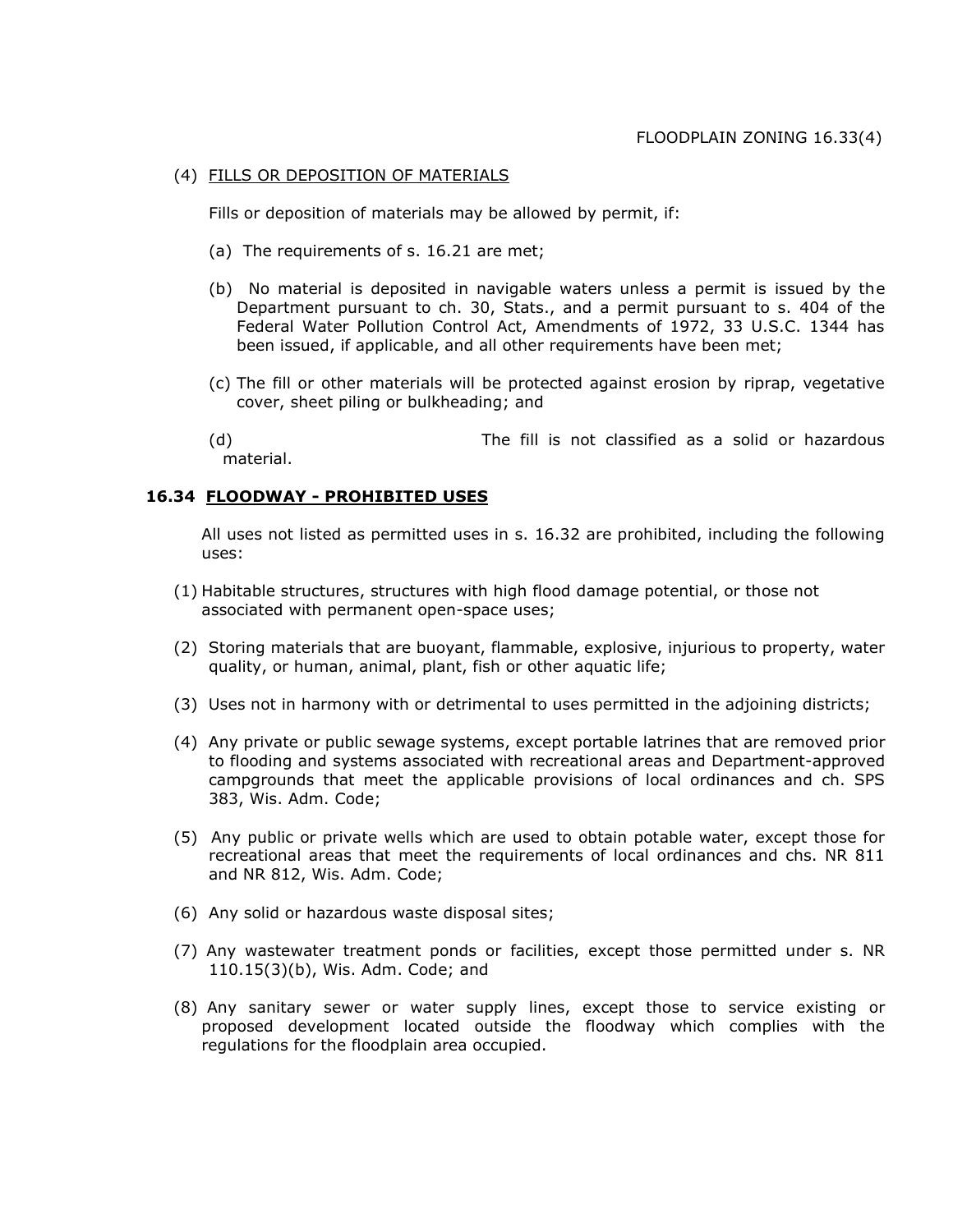FLOODPLAIN ZONING 16.40

#### **16.40 FLOODFRINGE DISTRICT (FF)**

# **16.41 APPLICABILITY**

This section applies to all floodfringe areas shown on the floodplain zoning maps and those identified pursuant to s. 16.54.

#### **16.42 PERMITTED USES**

Any structure, land use, or development is allowed in the Floodfringe District if the standards in s. 16.43 are met, the use is not prohibited by this or any other ordinance or regulation and all permits or certificates specified in s. 16.71 have been issued.

#### **16.43 STANDARDS FOR DEVELOPMENT IN THE FLOODFRINGE**

Section 16.21 shall apply in addition to the following requirements according to the use requested. Any existing structure in the floodfringe must meet the requirements of s. 16.60 *Nonconforming Uses*;

#### (1) RESIDENTIAL USES

Any structure, including a manufactured home, which is to be newly constructed or moved into the floodfringe, shall meet or exceed the following standards. Any existing structure in the floodfringe must meet the requirements of s. 16.60 *Nonconforming Uses*;

- (a) The elevation of the lowest floor shall be at or above the flood protection elevation on fill unless the requirements of s  $16.43$  (1)(b) can be met. The fill shall be one foot or more above the regional flood elevation extending at least 15 feet beyond the limits of the structure.
- (b) The basement or crawlway floor may be placed at the regional flood elevation if it is dry floodproofed to the flood protection elevation. No basement or crawlway floor is allowed below the regional flood elevation;
- (c) Contiguous dryland access shall be provided from a structure to land outside of the floodplain, except as provided in subd. (d).
- (d) In developments where existing street or sewer line elevations make compliance with subd. (c) impractical, the municipality may permit new development and substantial improvements where roads are below the regional flood elevation, if:
	- 1. The municipality has written assurance from police, fire and emergency services that rescue and relief will be provided to the structure(s) by wheeled vehicles during a regional flood event; or
	- 2. The municipality has a DNR-approved emergency evacuation plan.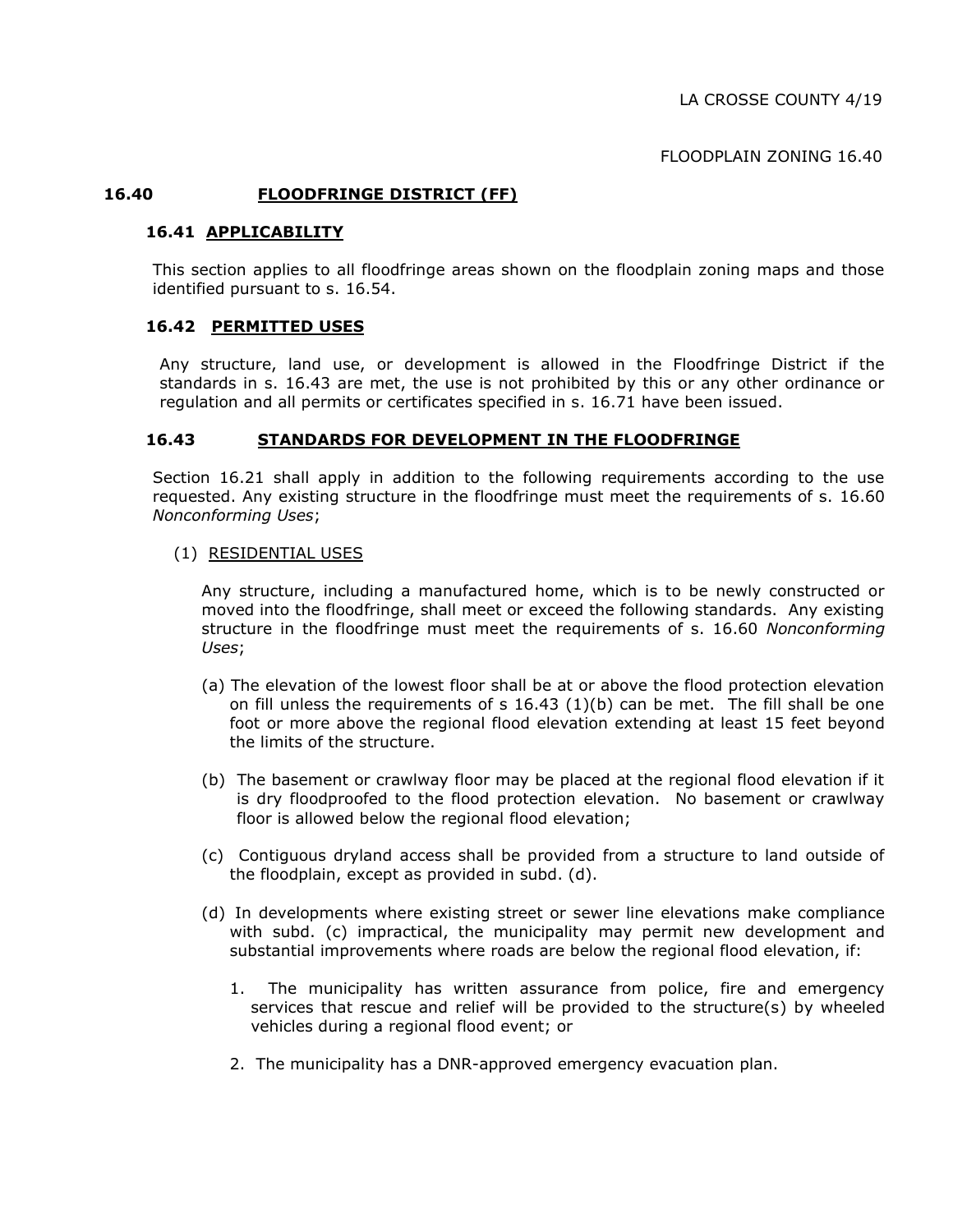#### (2) ACCESSORY STRUCTURES OR USES

Accessory structures shall be constructed on fill with the lowest floor at or above the regional flood elevation.

#### (3) COMMERCIAL USES

Any commercial structure which is erected, altered or moved into the floodfringe shall meet the requirements of s. 16.43(1). Subject to the requirements of s. 16.43(5), storage yards, surface parking lots and other such uses may be placed at lower elevations if an adequate warning system exists to protect life and property.

#### (4) MANUFACTURING AND INDUSTRIAL USES

Any manufacturing or industrial structure which is erected, altered or moved into the floodfringe shall have the lowest floor elevated to or above the flood protection elevation or meet the floodproofing standards in s 16.75. Subject to the requirements of s. 16.43(5), storage yards, surface parking lots and other such uses may be placed at lower elevations if an adequate warning system exists to protect life and property.

#### (5) STORAGE OF MATERIALS

Materials that are buoyant, flammable, explosive, or injurious to property, water quality or human, animal, plant, fish or aquatic life shall be stored at or above the flood protection elevation or floodproofed in compliance with s. 16.75. Adequate measures shall be taken to ensure that such materials will not enter the water body during flooding.

#### (6) PUBLIC UTILITIES, STREETS AND BRIDGES

All utilities, streets and bridges shall be designed to be compatible with comprehensive floodplain development plans; and

- (a) When failure of public utilities, streets and bridges would endanger public health or safety, or where such facilities are deemed essential, construction or repair of such facilities shall only be permitted if they are designed to comply with s. 16.75.
- (b) Minor roads or non-essential utilities may be constructed at lower elevations if they are designed to withstand flood forces to the regional flood elevation.

#### (7) SEWAGE SYSTEMS

All sewage disposal systems shall be designed to minimize or eliminate infiltration of flood water into the system, pursuant to s. 16.75(3), to the flood protection elevation and meet the provisions of all local ordinances and ch. SPS 383, Wis. Adm. Code.

(8) WELLS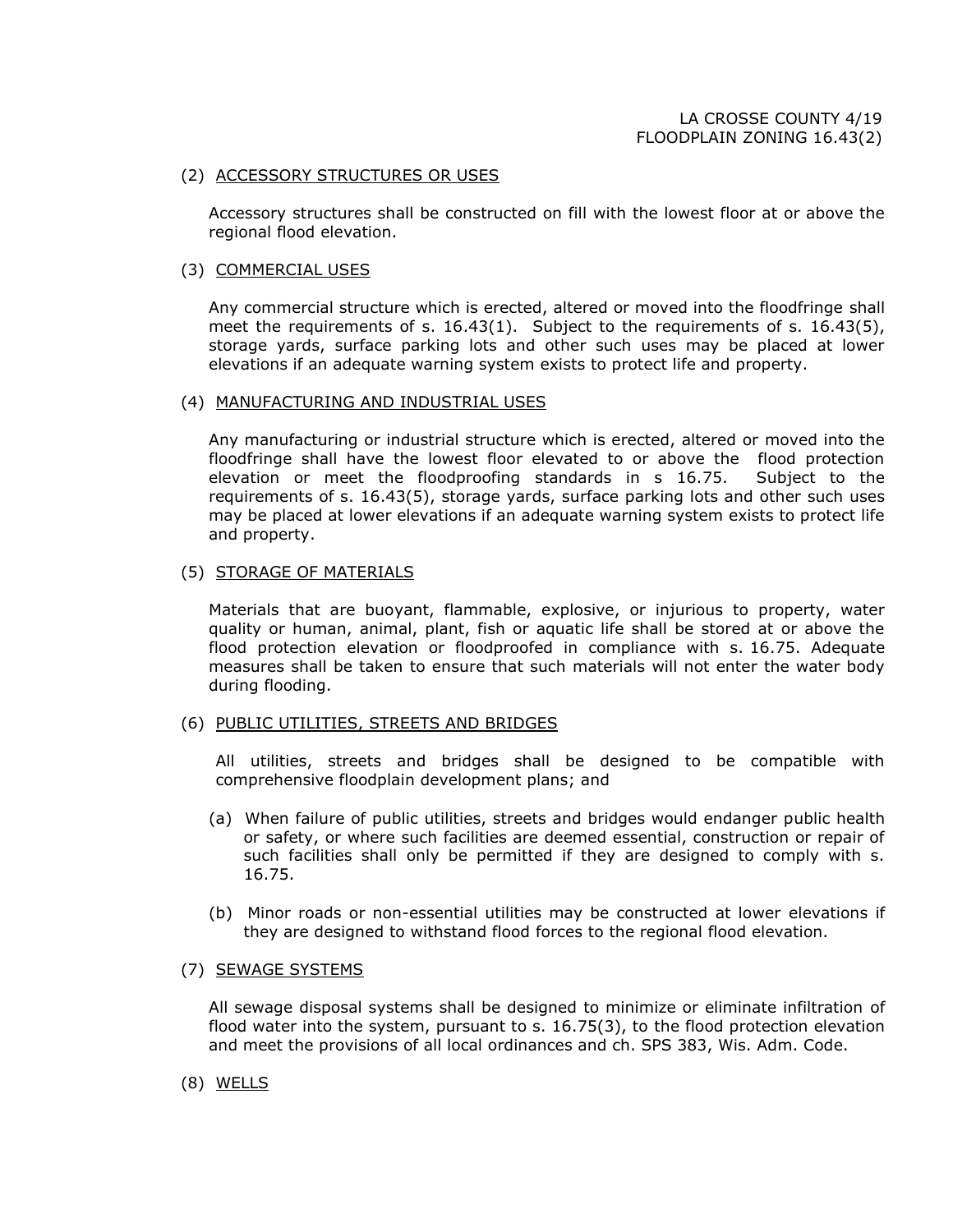All wells shall be designed to minimize or eliminate infiltration of flood waters into the system, pursuant to s. 16.75(3), to the flood protection elevation and shall meet the provisions of chs. NR 811 and NR 812, Wis. Adm. Code.

> LA CROSSE COUNTY 4/19 FLOODPLAIN ZONING 16.43(9)

#### (9) SOLID WASTE DISPOSAL SITES

Disposal of solid or hazardous waste is prohibited in floodfringe areas.

#### (10) DEPOSITION OF MATERIALS

Any deposited material must meet all the provisions of this ordinance.

#### (11) MANUFACTURED HOMES

- (a) Owners or operators of all manufactured home parks and subdivisions shall provide adequate surface drainage to minimize flood damage, and prepare, secure approval and file an evacuation plan, indicating vehicular access and escape routes, with local emergency management authorities.
- (b) In existing manufactured home parks, all new homes, replacement homes on existing pads, and substantially improved homes shall:
	- 1. Have the lowest floor elevated to the flood protection elevation; and
	- 2. Be anchored so they do not float, collapse or move laterally during a flood
- (c) Outside of existing manufactured home parks, including new manufactured home parks and all single units outside of existing parks, all new, replacement and substantially improved manufactured homes shall meet the residential development standards for the floodfringe in s. 16.43(1).

#### (12) MOBILE RECREATIONAL VEHICLES

All mobile recreational vehicles that are on site for 180 consecutive days or more or are not fully licensed and ready for highway use shall meet the elevation and anchoring requirements in s.  $16.43$  (11)(b) and (c). A mobile recreational vehicle is ready for highway use if it is on its wheels or jacking system, is attached to the site only by quick-disconnect utilities and security devices and has no permanently attached additions.

#### **16.50 GENERAL FLOODPLAIN DISTRICT (GFP)**

#### **16.51 APPLICABILITY**

The provisions for this district shall apply to all floodplains mapped as A, AO or AH zones.

### **16.52 PERMITTED USES**

Pursuant to s. 16.54, it shall be determined whether the proposed use is located within the floodway or floodfringe.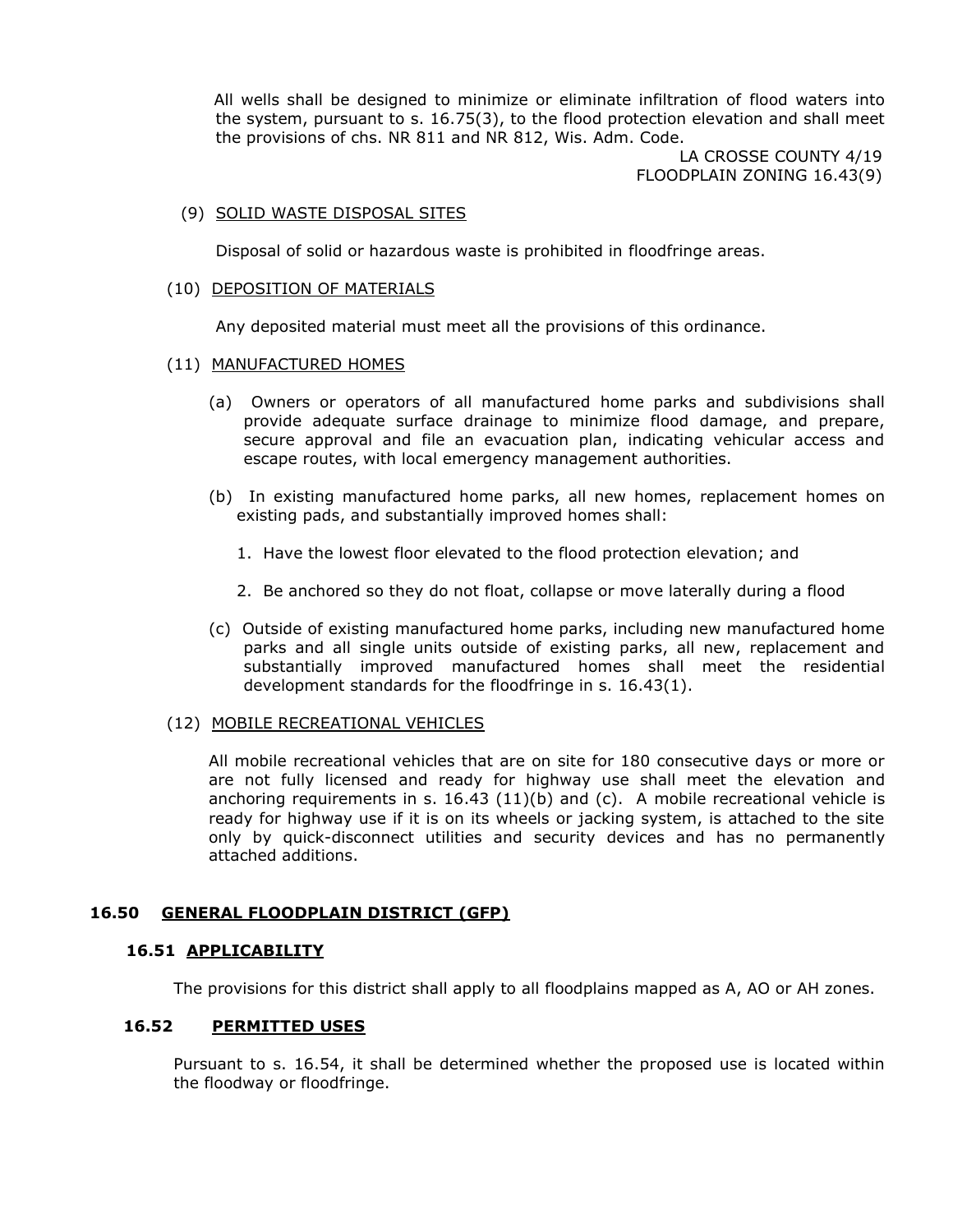Those uses permitted in the Floodway (s. 16.32) and Floodfringe (s. 16.42) Districts are allowed within the General Floodplain District, according to the standards of s. 16.53, provided that all permits or certificates required under s. 16.71 have been issued.

LA CROSSE COUNTY 4/19

FLOODPLAIN ZONING 16.53

## **16.53 STANDARDS FOR DEVELOPMENT IN THE GENERAL FLOODPLAIN DISTRICT**

Section 16.30 applies to floodway areas, s. 16.40 applies to floodfringe areas. The rest of this ordinance applies to either district.

- (1) In AO/AH Zones the structure's lowest floor must meet one of the conditions listed below whichever is higher:
	- (a) At or above the flood protection elevation; or
	- (b) Three (3) feet above the highest adjacent grade around the structure; or
	- (c) The depth as shown on the FIRM
- (2) In AO/AH zones, provide plans showing adequate drainage paths to guide floodwaters around structures.

### **16.54 DETERMINING FLOODWAY AND FLOODFRINGE LIMITS**

Upon receiving an application for development within the general floodplain district, the zoning administrator shall:

- (1) Require the applicant to submit two copies of an aerial photograph or a plan which shows the proposed development with respect to the general floodplain district limits, stream channel, and existing floodplain developments, along with a legal description of the property, fill limits and elevations, building floor elevations and flood proofing measures; and the flood zone as shown on the FIRM.
- (2) Require the applicant to furnish any of the following information deemed necessary by the Department to evaluate the effects of the proposal upon flood height and flood flows, regional flood elevation and to determine floodway boundaries.
	- (a) A Hydrologic and Hydraulic Study as specified in s. 16.71(2)(c).
	- (b) Plan (surface view) showing elevations or contours of the ground; pertinent structure, fill or storage elevations; size, location and layout of all proposed and existing structures on the site; location and elevations of streets, water supply, and sanitary facilities; soil types and other pertinent information.
	- (c) Specifications for building construction and materials, floodproofing, filling, dredging, channel improvement, storage, water supply and sanitary facilities.

### **16.60 NONCONFORMING USES**

### **16.61 GENERAL - APPLICABILITY**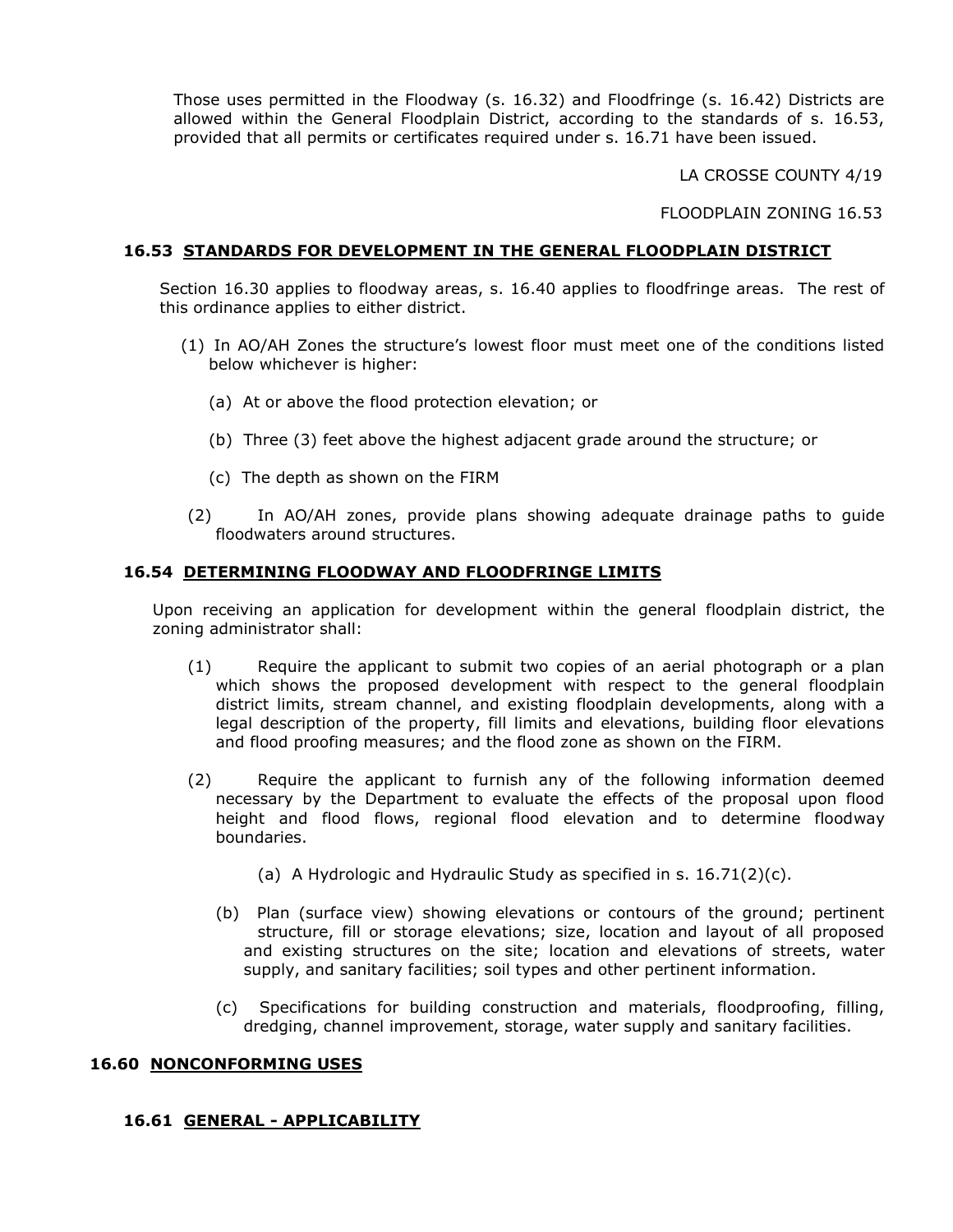(1) If these standards conform with s. 59.69(10), Stats<sub>r</sub> they shall apply to all modifications or additions to any nonconforming use or structure and to the use of any structure or premises which was lawful before the passage of this ordinance or any amendment thereto.

> LA CROSSE COUNTY 4/19 FLOODPLAIN ZONING 16.61(2)

- (2) The existing lawful use of a structure or its accessory use which is not in conformity with the provisions of this ordinance may continue subject to the following conditions:
	- (a) No modifications or additions to a nonconforming use or structure shall be permitted unless they comply with this ordinance. The words "modification" and "addition" include, but are not limited to, any alteration, addition, modification, structural repair, rebuilding or replacement of any such existing use, structure or accessory structure or use. Maintenance is not considered a modification; this includes painting, decorating, paneling and other nonstructural components and the maintenance, repair or replacement of existing private sewage or water supply systems or connections to public utilities. Any costs associated with the repair of a damaged structure are not considered maintenance.

The construction of a deck that does not exceed 200 square feet and that is adjacent to the exterior wall of a principal structure is not an extension, modification or addition. The roof of the structure may extend over a portion of the deck in order to provide safe ingress and egress to the principal structure.

- (b) If a nonconforming use or the use of a nonconforming structure is discontinued for 12 consecutive months, it is no longer permitted and any future use of the property, and any structure or building thereon, shall conform to the applicable requirements of this ordinance;
- (c) The municipality shall keep a record which lists all nonconforming uses and nonconforming structures, their present equalized assessed value, the cost of all modifications or additions which have been permitted, and the percentage of the structure's total current value those modifications represent;
- (d) No modification or addition to any nonconforming structure or any structure with a nonconforming use, which over the life of the structure would equal or exceed 50% of its present equalized assessed value, shall be allowed unless the entire structure is permanently changed to a conforming structure with a conforming use in compliance with the applicable requirements of this ordinance. Contiguous dry land access must be provided for residential and commercial uses in compliance with s. 16.43(1). The costs of elevating the lowest floor of a nonconforming building or a building with a nonconforming use to the flood protection elevation are excluded from the 50% provisions of this paragraph;
- (e) No maintenance to any nonconforming structure or any structure with a nonconforming use, the cost of which would equal or exceed 50% of its present equalized assessed value, shall be allowed unless the entire structure is permanently changed to a conforming structure with a conforming use in compliance with the applicable requirements of this ordinance. Contiguous dry land access must be provided for residential and commercial uses in compliance with s. 16.43(1).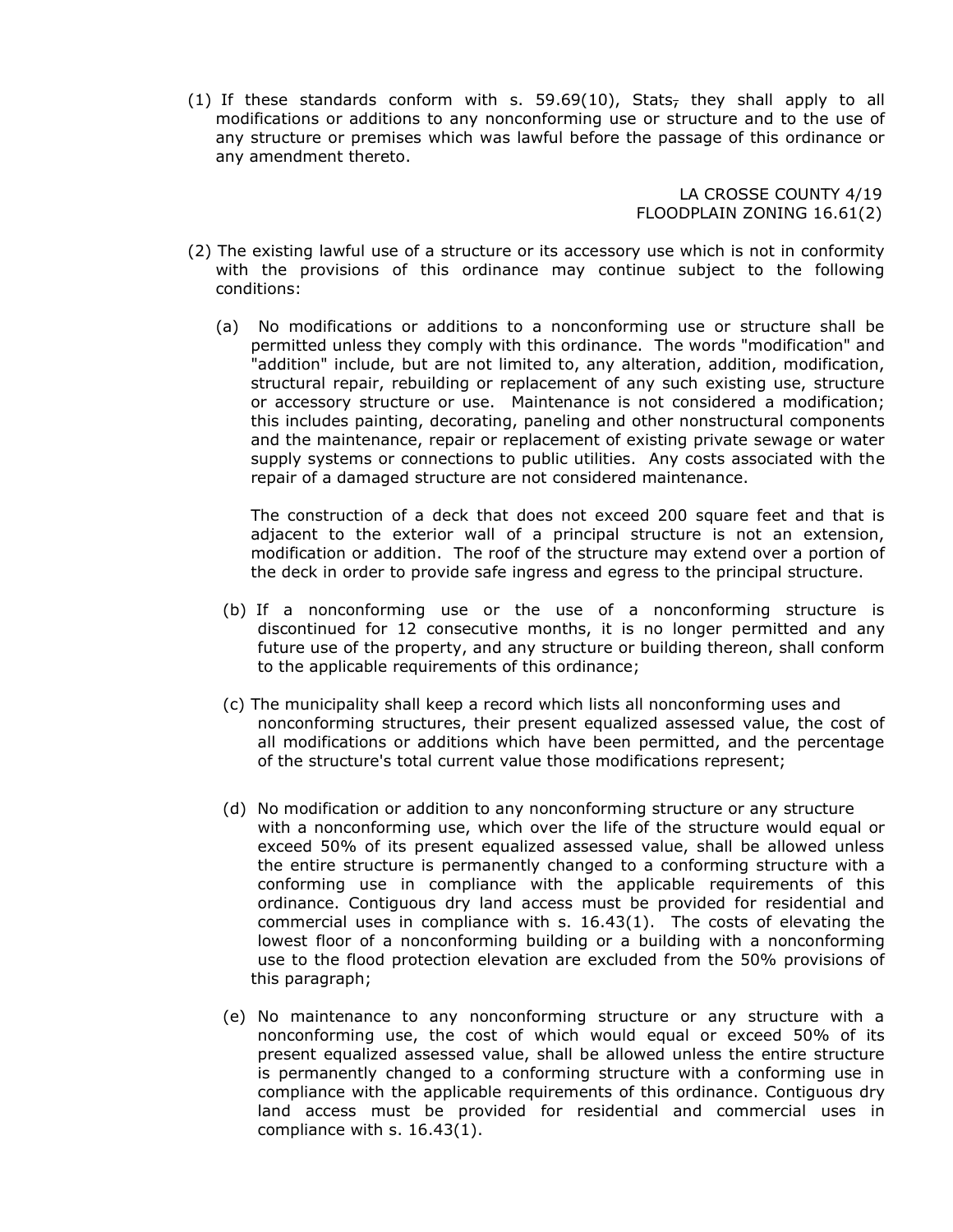(f) If on a per event basis the total value of the work being done under (d) and (e) equals or exceeds 50% of the present equalized assessed value the work shall not be permitted unless the entire structure is permanently changed to a conforming structure with a conforming use in compliance with the applicable

> LA CROSSE COUNTY 4/19 FLOODPLAIN ZONING 16.43(2)(f)

requirements of this ordinance. Contiguous dry land access must be provided for residential and commercial uses in compliance with s. 16.43(1).

- (g) Except as provided in subd. (h), if any nonconforming structure or any structure with a nonconforming use is destroyed or is substantially damaged, it cannot be replaced, reconstructed or rebuilt unless the use and the structure meet the current ordinance requirements. A structure is considered substantially damaged if the total cost to restore the structure to its predamaged condition equals or exceeds 50% of the structure's present equalized assessed value.
- (h) For nonconforming buildings that are substantially damaged or destroyed by a nonflood disaster, the repair or reconstruction of any such nonconforming building shall be permitted in order to restore it to the size and use in effect prior to the damage event, provided that the minimum federal code requirements below are met and all required permits have been granted prior to the start of construction.
	- 1. Residential Structures
		- a. Shall have the lowest floor, including basement, elevated to or above the base flood elevation using fill, pilings, columns, posts or perimeter walls. Perimeter walls must meet the requirements of s. 16.75(2).
		- b. Shall be anchored to prevent flotation, collapse, or lateral movement of the structure resulting from hydrodynamic and hydrostatic loads, including the effects of buoyancy and shall be constructed with methods and materials resistant to flood damage.
		- c. Shall be constructed with electrical, heating, ventilation, plumbing and air conditioning equipment and other service facilities that are designed and/or elevated so as to prevent water from entering or accumulating within the components during conditions of flooding.
		- d. In A Zones, obtain, review and utilize any flood data available from a federal, state or other source.
		- e. In AO Zones with no elevations specified, shall have the lowest floor, including basement, meet the standards in s. 16.53(1).
		- f. In AO Zones, shall have adequate drainage paths around structures on slopes to guide floodwaters around and away from the structure.
	- 2. Nonresidential Structures
		- a. Shall meet the requirements of s. 16.61(2)(h)1a-f.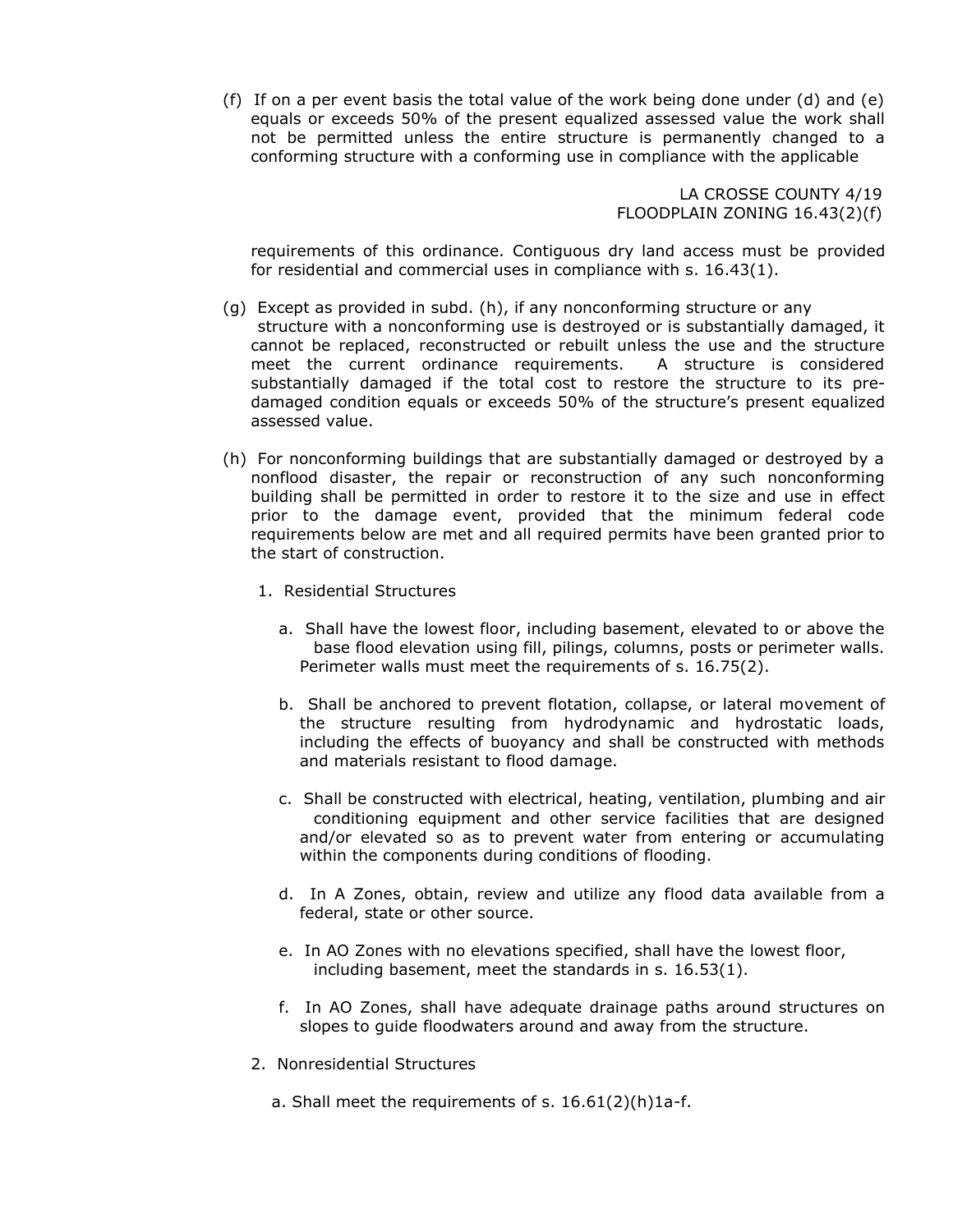b. Shall either have the lowest floor, including basement, elevated to or above the regional flood elevation; or, together with attendant utility and sanitary facilities, shall meet the standards in s. 16.75(1) or (2).

LA CROSSE COUNTY 4/19

FLOODPLAIN ZONING 16.43(2)(h)2c

- c. In AO Zones with no elevations specified, shall have the lowest floor, including basement, meet the standards in s. 16.53(1).
- (3) A nonconforming historic structure may be altered if the alteration will not preclude the structure's continued designation as a historic structure, the alteration will comply with s. 16.33(1), flood resistant materials are used, and construction practices and floodproofing methods that comply with s. 16.75 are used. Repair or rehabilitation of historic structures shall be exempt from the development standards of s.  $16.61(2)(h)1$  if it is determined that the proposed repair or rehabilitation will not preclude the structure's continued designation as a historic structure and is the minimum necessary to preserve the historic character and design of the structure.

### **16.62 NONCONFORMING USE - FLOODWAY DISTRICTS**

- (1) No modification or addition shall be allowed to any nonconforming structure or any structure with a nonconforming use in the Floodway District, unless such modification or addition:
	- (a) Has been granted a permit or variance which meets all ordinance requirements;
	- (b) Meets the requirements of s. 16.61;
	- (c) Shall not increase the obstruction to flood flows or regional flood height;
	- (d) Any addition to the existing structure shall be floodproofed, pursuant to s. 16.75, by means other than the use of fill, to the flood protection elevation; and
	- (e) If any part of the foundation below the flood protection elevation is enclosed, the following standards shall apply:
		- 1. The enclosed area shall be designed by a registered architect or engineer to allow for the efficient entry and exit of flood waters without human intervention. A minimum of two openings must be provided with a minimum net area of at least one square inch for every one square foot of the enclosed area. The lowest part of the opening can be no more than 12 inches above the adjacent grade;
		- 2. The parts of the foundation located below the flood protection elevation must be constructed of flood-resistant materials;
		- 3. Mechanical and utility equipment must be elevated or floodproofed to or above the flood protection elevation; and
		- 4. The use must be limited to parking, building access or limited storage.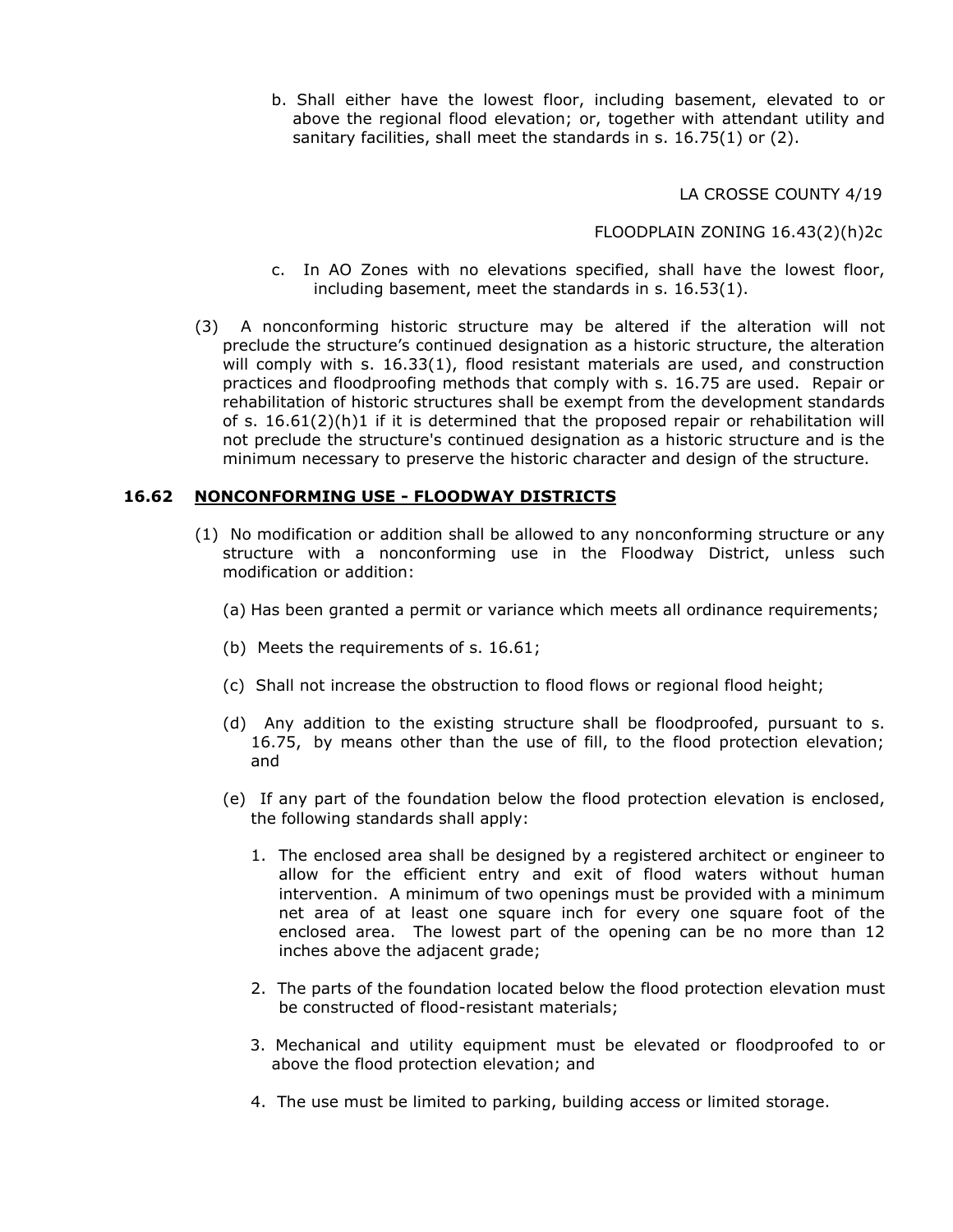(2) No new on-site sewage disposal system, or addition to an existing on-site sewage disposal system, except where an addition has been ordered by a government agency to correct a hazard to public health, shall be allowed in the Floodway District. Any replacement, repair or maintenance of an existing on-site sewage disposal system in a floodway area shall meet the applicable requirements of all municipal ordinances, s. 16.75(3) and ch. SPS 383, Wis. Adm. Code.

> LA CROSSE COUNTY 4/19 FLOODPLAIN ZONING 16.62(3)

(3) No new well or modification to an existing well used to obtain potable water shall be allowed in the Floodway District. Any replacement, repair or maintenance of an existing well in the Floodway District shall meet the applicable requirements of all municipal ordinances, s. 16.75(3) and chs. NR 811 and NR 812, Wis. Adm. Code.

### **16.63 NONCONFORMING USE - FLOODFRINGE DISTRICTS**

- (1) No modification or addition shall be allowed to any nonconforming structure or any structure with a nonconforming use unless such modification or addition has been granted a permit or variance by the municipality, and meets the requirements of s. 16.43 except where s. 16.63(2) is applicable.
- (2) Where compliance with the provisions of subd. (1) would result in unnecessary hardship and only where the structure will not be used for human habitation or be associated with a high flood damage potential, the Board of Adjustment/Appeals, using the procedures established in s. 16.73, may grant a variance from those provisions of subd. (1) for modifications or additions using the criteria listed below. Modifications or additions which are protected to elevations lower than the flood protection elevation may be permitted if:
	- (a) No floor is allowed below the regional flood elevation for residential or commercial structures;
	- (b) Human lives are not endangered;
	- (c) Public facilities, such as water or sewer, shall not be installed;
	- (d) Flood depths shall not exceed two feet;
	- (e) Flood velocities shall not exceed two feet per second; and
	- (f) The structure shall not be used for storage of materials as described in s. 16.43(5).
- (3) All new private sewage disposal systems, or addition to, replacement, repair or maintenance of a private sewage disposal system shall meet all the applicable provisions of all local ordinances, s. 16.75(3) and ch. SPS 383, Wis. Adm. Code.
- (4) All new wells, or addition to, replacement, repair or maintenance of a well shall meet the applicable provisions of this ordinance, s. 16.75(3) and ch. NR 811 and NR 812, Wis. Adm. Code.

#### **16.70 ADMINISTRATION**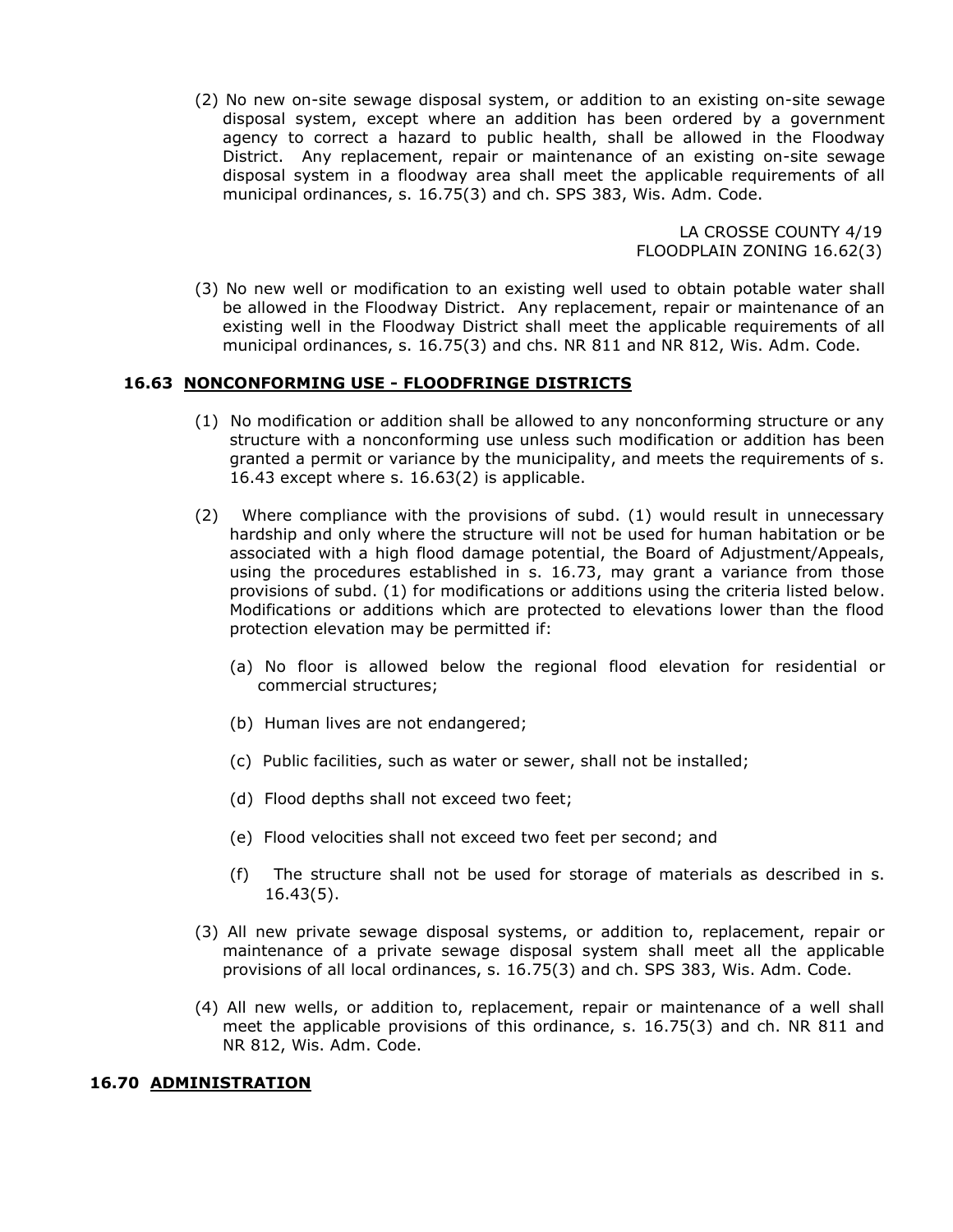Where a zoning administrator, planning agency or a board of adjustment/appeals has already been appointed to administer a zoning ordinance adopted under ss. 59.69, 59.692 or 62.23(7), Stats., these officials shall also administer this ordinance.

> LA CROSSE COUNTY 4/19 FLOODPLAIN ZONING 16.71

#### **16.71 ZONING ADMINISTRATOR**

- (1) DUTIES AND POWERS The zoning administrator is authorized to administer this ordinance and shall have the following duties and powers:
	- (a) Advise applicants of the ordinance provisions, assist in preparing permit applications and appeals, and assure that the regional flood elevation for the proposed development is shown on all permit applications.
	- (b) Issue permits and inspect properties for compliance with provisions of this and issue certificates of compliance where appropriate.
	- (c) Inspect and assess all damaged floodplain structures to determine if substantial damage to the structures has occurred.
	- (d) Keep records of all official actions such as:
		- 1. All permits issued, inspections made, and work approved;
		- 2. Documentation of certified lowest floor and regional flood elevations;
		- 3. Floodproofing certificates;
		- 4. Water surface profiles, floodplain zoning maps and ordinances, nonconforming uses and structures including changes, appeals, variances and amendments;
		- 5. All substantial damage assessment reports for floodplain structures; and
		- 6. List of nonconforming structures and uses.
	- (e) Submit copies of the following items to the Department Regional office:
		- 1. Within 10 days of the decision, a copy of any decisions on variances, appeals for map or text interpretations, and map or text amendments;
		- 2. Copies of case-by-case analyses and other required information including an annual summary of floodplain zoning actions taken; and
		- 3. Copies of substantial damage assessments performed and all related correspondence concerning the assessments.
	- (f) Investigate, prepare reports, and report violations of this ordinance to the municipal zoning agency and attorney for prosecution. Copies of the reports shall also be sent to the Department Regional office.
	- (g) Submit copies of amendments to the FEMA Regional office.
- (2) LAND USE PERMIT A land use permit shall be obtained before any new development; repair, modification or addition to an existing structure; or change in the use of a building or structure, including sewer and water facilities,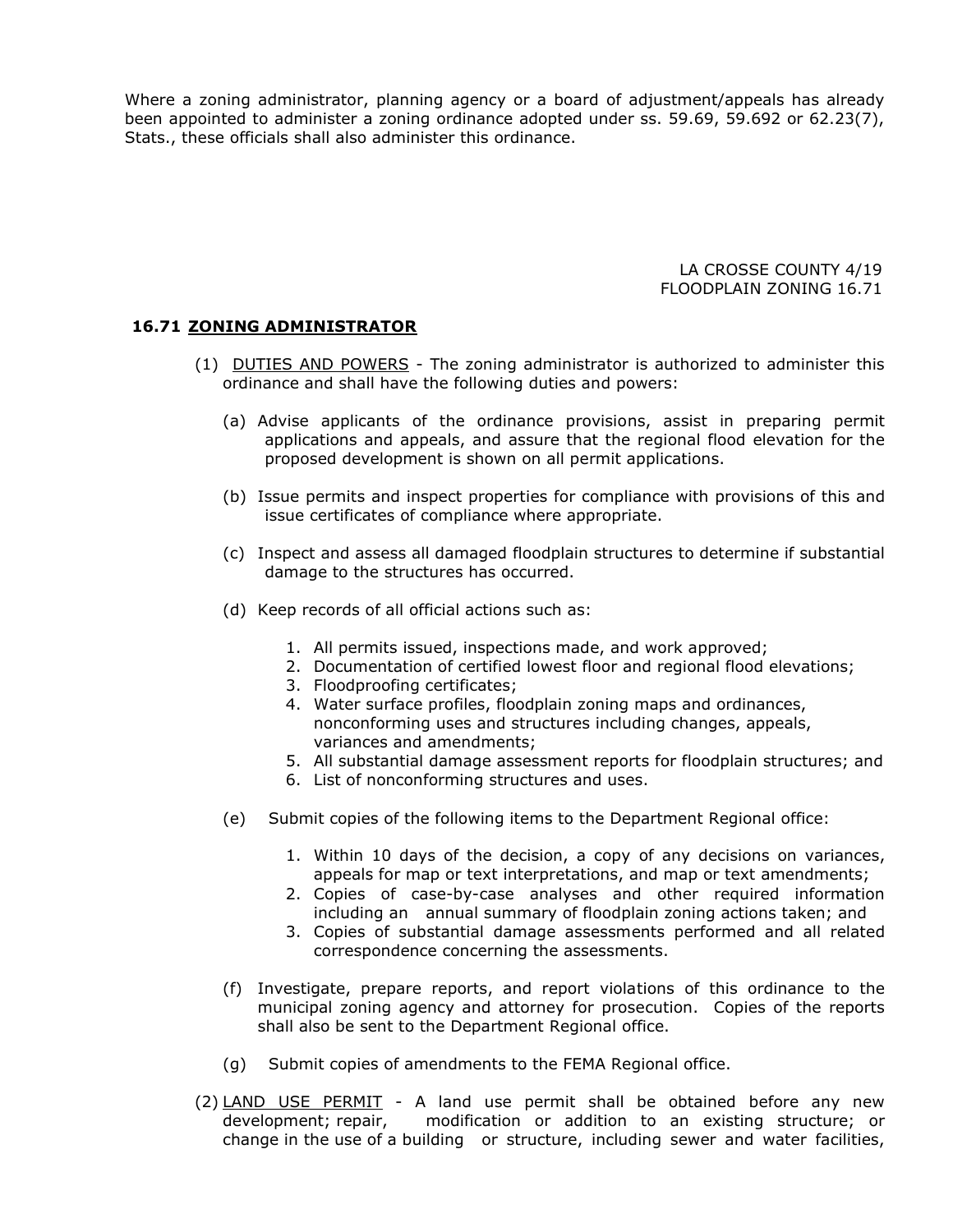may be initiated. Application to the zoning administrator shall include:

#### (a) GENERAL INFORMATION

- 1. Name and address of the applicant, property owner and contractor;
- 2. Legal description, proposed use, and whether it is new construction or a modification

LA CROSSE COUNTY 4/19

FLOODPLAIN ZONING 16.71(2)(b)

- (b) SITE DEVELOPMENT PLAN A site plan drawn to scale shall be submitted with the permit application form and shall contain:
	- 1. Location, dimensions, area and elevation of the lot;
	- 2. Location of the ordinary highwater mark of any abutting navigable waterways;
	- 3. Location of any structures with distances measured from the lot lines and street center lines;
	- 4. Location of any existing or proposed on-site sewage systems or private water supply systems;
	- 5. Location and elevation of existing or future access roads
	- 6. Location of floodplain and floodway limits as determined from the official floodplain zoning maps;
	- 7. The elevation of the lowest floor of proposed buildings and any fill using the vertical datum from the adopted study – either National Geodetic Vertical Datum (NGVD) or North American Vertical Datum (NAVD);
	- 8. Data sufficient to determine the regional flood elevation in NGVD or NAVD at the location of the development and to determine whether or not the requirements of s. 16.30 or 16.40 are met; and
	- 9. Data to determine if the proposed development will cause an obstruction to flow or an increase in regional flood height or discharge according to s. 16.21. This may include any of the information noted in s. 16.33(1).
- (c) HYDRAULIC AND HYDROLOGIC STUDIES TO ANALYZE DEVELOPMENT All hydraulic and hydrologic studies shall be completed under the direct supervision of a professional engineer registered in the State. The study contractor shall be responsible for the technical adequacy of the study. All studies shall be reviewed and approved by the Department.
	- 1. Zone A floodplains:
		- a. *Hydrology*  The appropriate method shall be based on the standards in ch. NR 116.07(3), Wis. Admin. Code, *Hydrologic Analysis: Determination of Regional Flood Discharge.*
		- b. *Hydraulic modeling -* The regional flood elevation shall be based on the standards in ch. NR 116.07(4), Wis. Admin. Code, *Hydraulic*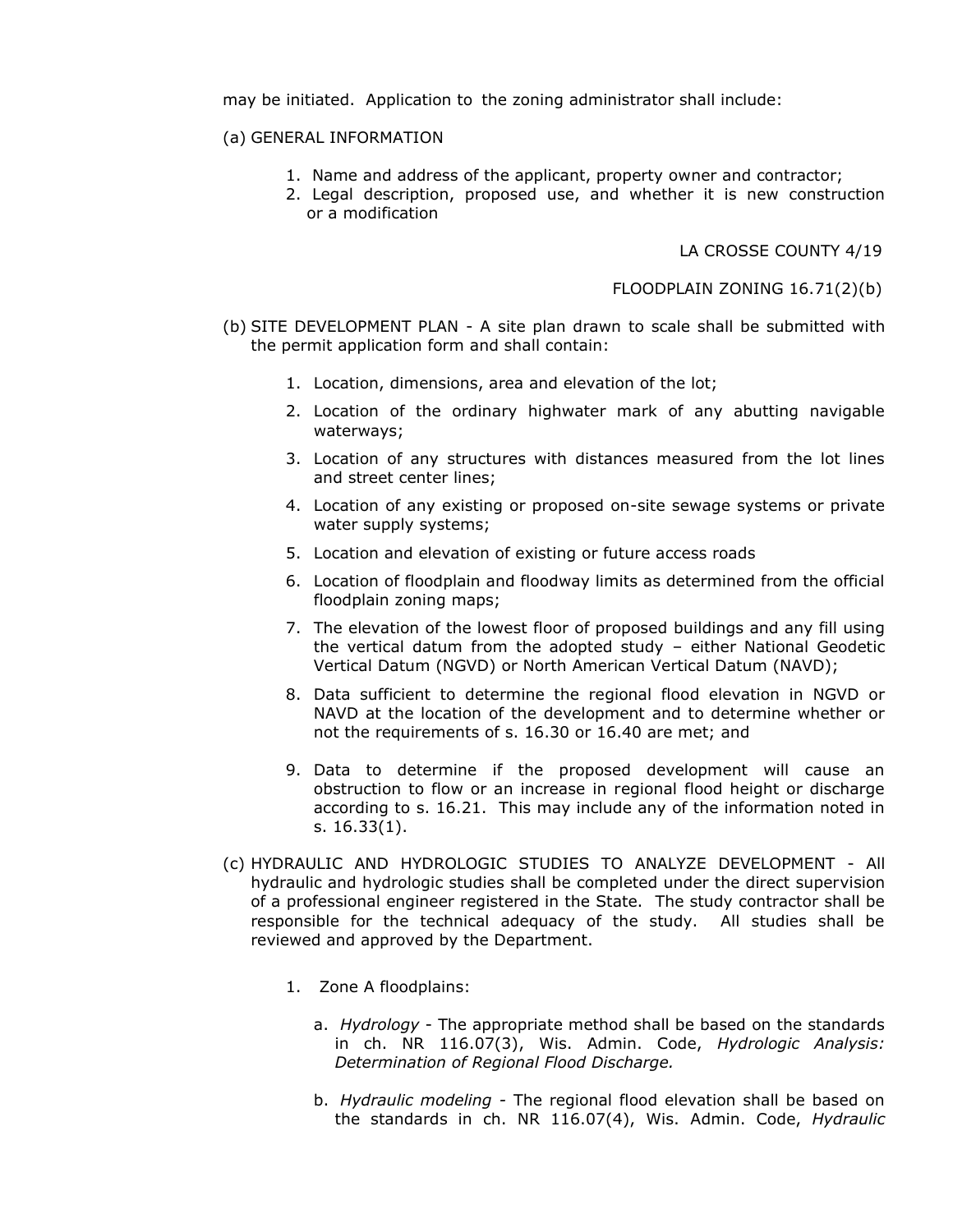*Analysis: Determination of Regional Flood Elevation* and the following:

- i. Determination of the required limits of the hydraulic model shall be based on detailed study information for downstream structures (dam, bridge, culvert) to determine adequate starting WSEL for the study.
- ii. Channel sections must be surveyed.

#### LA CROSSE COUNTY 4/19

#### FLOODPLAIN ZONING 16.71(2)(c)1biii

- iii. Minimum four foot contour data in the overbanks shall be used for the development of cross section overbank and floodplain mapping.
- iv. A maximum distance of 500 feet between cross sections is allowed in developed areas with additional intermediate cross sections required at transitions in channel bottom slope including a survey of the channel at each location.
- v. The most current version of HEC\_RAS shall be used.
- vi. A survey of bridge and culvert openings and the top of road is required at each structure.
- vii. Additional cross sections are required at the downstream and upstream limits of the proposed development and any necessary intermediate locations based on the length of the reach if greater than 500 feet.
- viii. Standard accepted engineering practices shall be used when assigning parameters for the base model such as flow, Manning's N values, expansion and contraction coefficients or effective flow limits. The base model shall be calibrated to past flooding data such as high water marks to determine the reasonableness of the model results. If no historical data is available, adequate justification shall be provided for any parameters outside standard accepted engineering practices.
- ix. The model must extend past the upstream limit of the difference in the existing and proposed flood profiles in order to provide a tie-in to existing studies. The height difference between the proposed flood profile and the existing study profiles shall be no more than 0.00 feet.
- c. *Mapping*  A work map of the reach studied shall be provided, showing all cross section locations, floodway/floodplain limits based on best available topographic data, geographic limits of the proposed development and whether the proposed development is located in the floodway.
	- i. If the proposed development is located outside of the floodway, then it is determined to have no impact on the regional flood elevation.
	- ii. If any part of the proposed development is in the floodway, it must be added to the base model to show the difference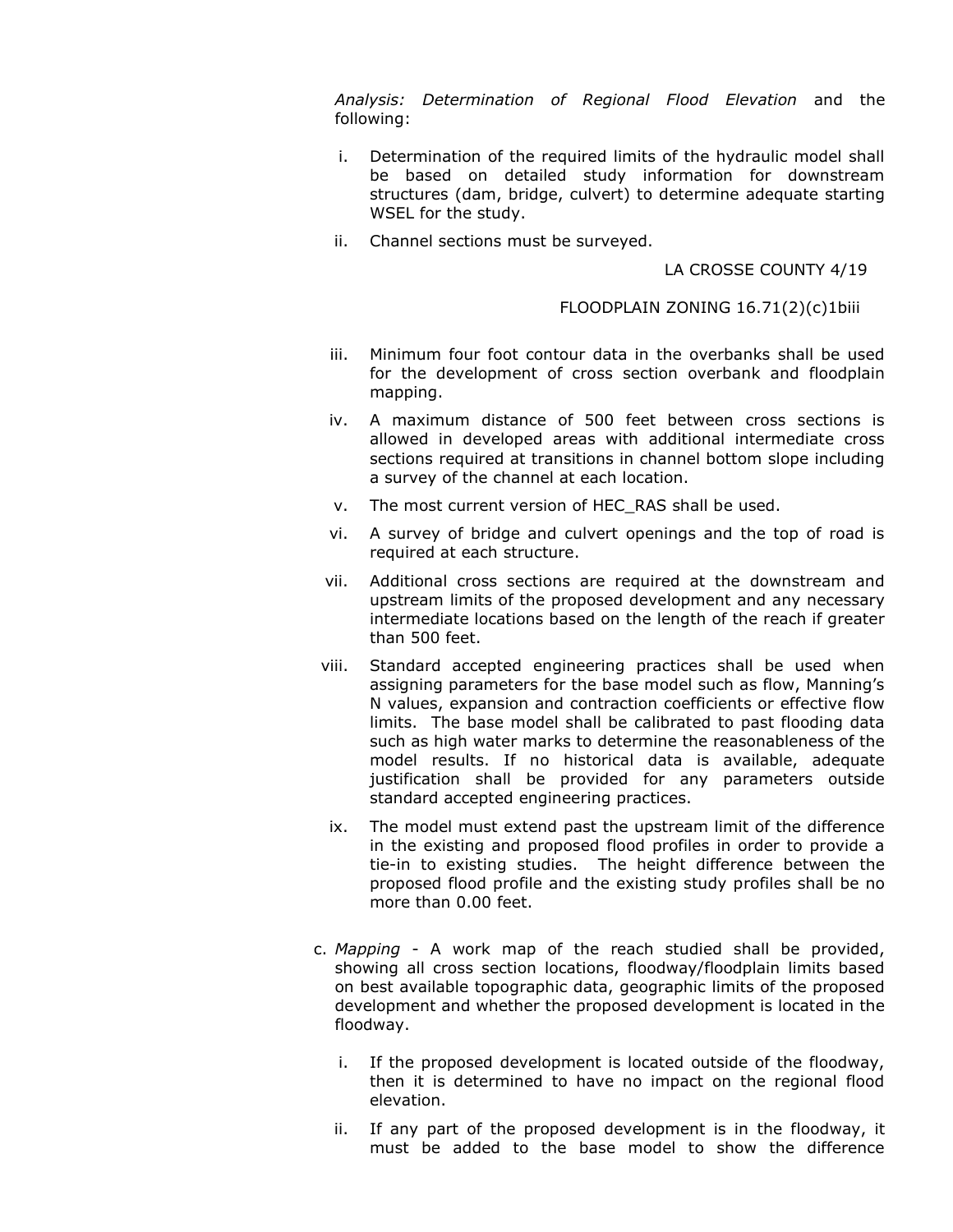between existing and proposed conditions. The study must ensure that all coefficients remain the same as in the existing model, unless adequate justification based on standard accepted engineering practices is provided.

2. Zone AE Floodplains

#### LA CROSSE COUNTY 4/19 FLOODPLAIN ZONING 16.71(2)(c)2a

- a. *Hydrology -* If the proposed hydrology will change the existing study, the appropriate method to be used shall be based on ch. NR 116.07(3), Wis. Admin. Code, *Hydrologic Analysis: Determination of Regional Flood Discharge.*
- b. *Hydraulic model* The regional flood elevation shall be based on the standards in ch. NR 116.07(4), Wis. Admin. Code, *Hydraulic Analysis: Determination of Regional Flood Elevation* and the following:
	- i. Duplicate Effective Model. The effective model shall be reproduced to ensure correct transference of the model data and to allow integration of the revised data to provide a continuous FIS model upstream and downstream of the revised reach. If data from the effective model is available, models shall be generated that duplicate the FIS profiles and the elevations shown in the Floodway Data Table in the FIS report to within 0.1 foot
	- ii. Corrected Effective Model. The Corrected Effective Model shall not include any man-made physical changes since the effective model date, but shall import the model into the most current version of HEC-RAS for Department review.
	- iii. Existing (Pre-Project Conditions) Model. The Existing Model shall be required to support conclusions about the actual impacts of the project associated with the Revised (Post-Project) Model or to establish more up-to-date models on which to base the Revised (Post-Project) Model.
	- iv. Revised (Post-Project Conditions) Model. The Revised (Post-Project Conditions) Model shall incorporate the Existing Model and any proposed changes to the topography caused by the proposed development. This model shall reflect proposed conditions.
	- v. All changes to the Duplicate Effective Model and subsequent models must be supported by certified topographic information, bridge plans, construction plans and survey notes.
	- vi. Changes to the hydraulic models shall be limited to the stream reach for which the revision is being requested. Cross sections upstream and downstream of the revised reach shall be identical to those in the effective model and result in water surface elevations and topwidths computed by the revised models matching those in the effective models upstream and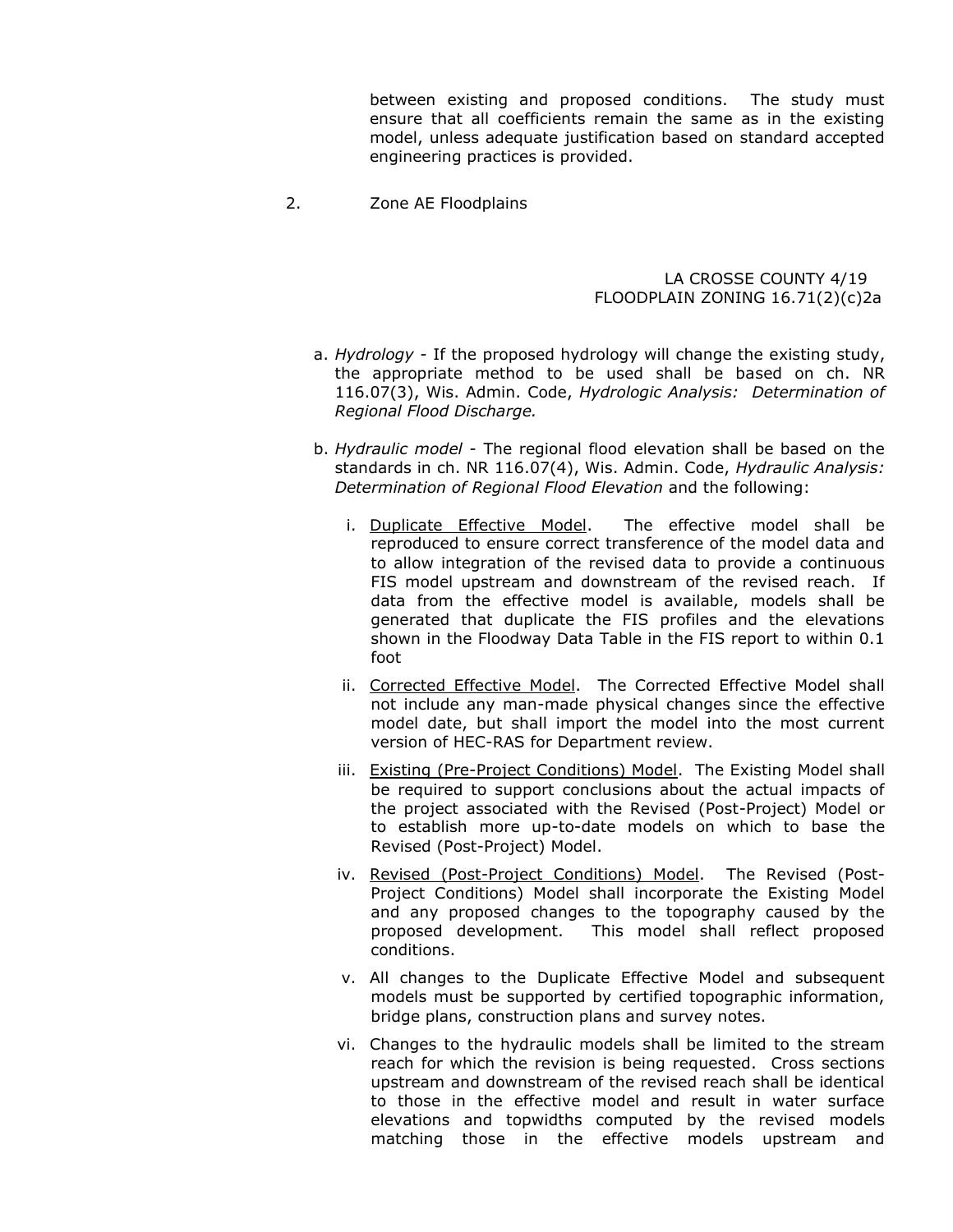downstream of the revised reach as required. The Effective Model shall not be truncated.,

- c. *Mapping -* Maps and associated engineering data shall be submitted to the Department for review which meet the following conditions:
	- i. Consistency between the revised hydraulic models, the revised floodplain and floodway delineations, the revised flood profiles, topographic work map, annotated FIRMs and/or Flood Boundary

 LA CROSSE COUNTY 4/19 FLOODPLAIN ZONING 16.71(2)(c)2ci

Floodway Maps (FBFMs), construction plans, bridge plans.

- ii. Certified topographic map of suitable scale, contour interval, and a planimetric map showing the applicable items. If a digital version of the map is available, it may be submitted in order that the FIRM may be more easily revised.
- iii. Annotated FIRM panel showing the revised 1% and 0.2% annual chance floodplains and floodway boundaries.
- iv. If an annotated FIRM and/or FBFM and digital mapping data (GIS or CADD) are used then all supporting documentation or metadata must be included with the data submission along with the Universal Transverse Mercator (UTM) projection and State Plane Coordinate System in accordance with FEMA mapping specifications.
- v. The revised floodplain boundaries shall tie into the effective floodplain boundaries.
- vi. All cross sections from the effective model shall be labeled in accordance with the effective map and a cross section lookup table shall be included to relate to the model input numbering scheme.
- vii. Both the current and proposed floodways shall be shown on the map.
- viii. The stream centerline, or profile baseline used to measure stream distances in the model shall be visible on the map.
- (d) EXPIRATION All permits issued under the authority of this ordinance shall expire no more than 180 days after issuance. The permit may be extended for a maximum of 180 days for good and sufficient cause.
- (3) CERTIFICATE OF COMPLIANCE No land shall be occupied or used, and no building which is hereafter constructed, altered, added to, modified, repaired, rebuilt or replaced shall be occupied until a certificate of compliance is issued by the zoning administrator, except where no permit is required, subject to the following provisions:
	- (a) The certificate of compliance shall show that the building or premises or part thereof, and the proposed use, conform to the provisions of this ordinance
	- (b) Application for such certificate shall be concurrent with the application for a permit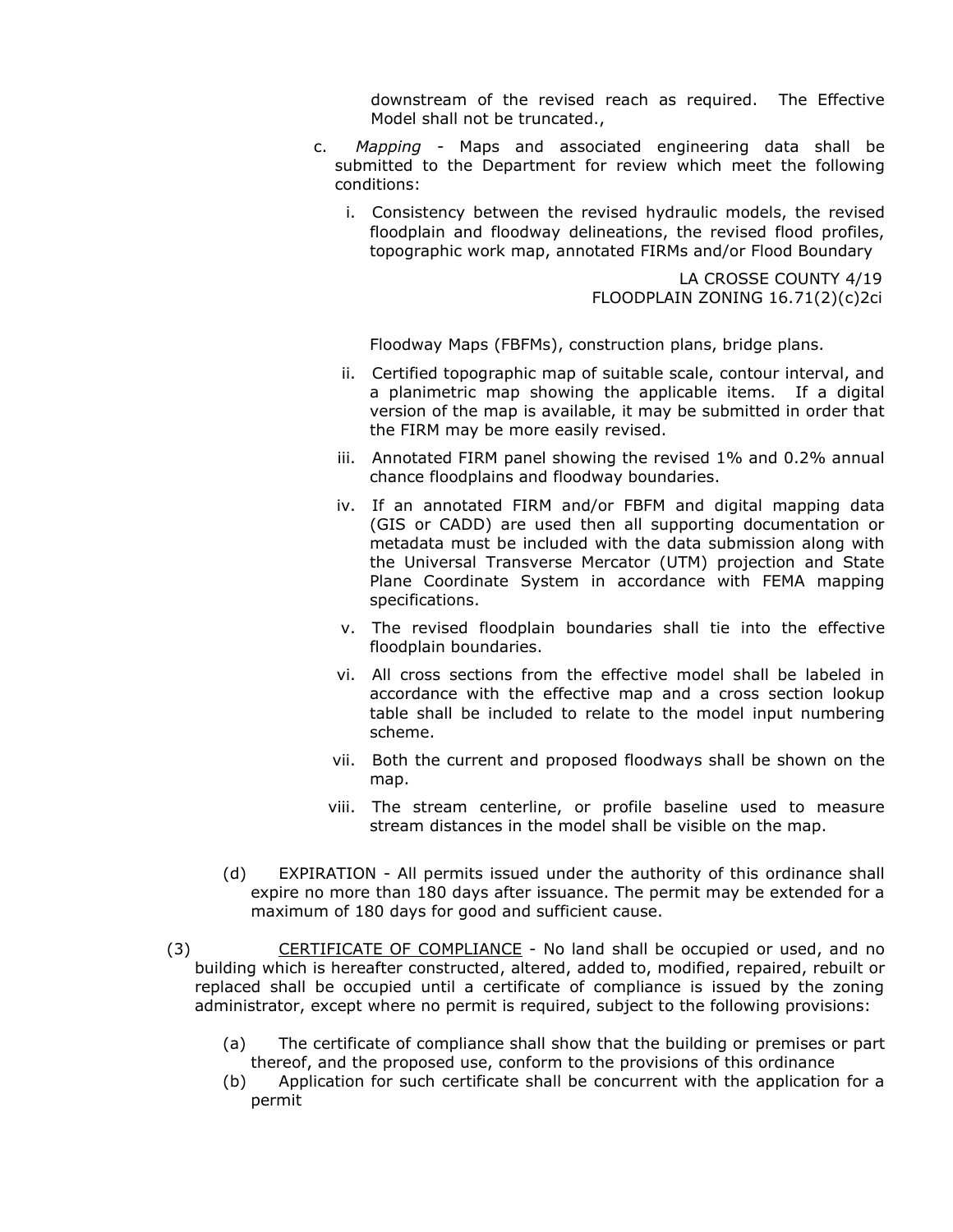- (c) If all ordinance provisions are met, the certificate of compliance shall be issued within 10 days after written notification that the permitted work is completed
- (d) The applicant shall submit a certification signed by a registered professional engineer, architect or land surveyor that the fill, lowest floor and floodproofing elevations are in compliance with the permit issued. Floodproofing measures also require certification by a registered professional engineer or architect that the requirements of s. 16.75 are met.
- (4) OTHER PERMITS Prior to obtaining a floodplain development permit the

LA CROSSE COUNTY 4/19

FLOODPLAIN ZONING 16.71(4)

applicant must secure all necessary permits from federal, state, and local agencies, including but not limited to those required by the U.S. Army Corps of Engineers under s. 404 of the Federal Water Pollution Control Act, Amendments of 1972, 33 U.S.C. 1344.

# **16.72 ZONING AGENCY**

- (1) The La Crosse County Planning, Resources and Development Committee shall:
	- (a) Oversee the functions of the office of the zoning administrator; and
	- (b) Review and advise the governing body on all proposed amendments to this ordinance, maps and text.
- (2) The La Crosse County Planning, Resources and Development Committee shall not:
	- (a) Grant variances to the terms of the ordinance in place of action by the Board of Adjustment/Appeals; or
	- (b) Amend the text or zoning maps in place of official action by the governing body.

### **16.73 BOARD OF ADJUSTMENT**

The Board of Adjustment, created under s. 59.694, Stats., for counties is hereby authorized or shall be appointed to act for the purposes of this ordinance. The Board shall exercise the powers conferred by Wisconsin Statutes and adopt rules for the conduct of business. The zoning administrator shall not be the secretary of the Board.

- (1) POWERS AND DUTIES The Board of Adjustment shall:
	- (a) Appeals Hear and decide appeals where it is alleged there is an error in any order, requirement, decision or determination made by an administrative official in the enforcement or administration of this ordinance;
	- (b) Boundary Disputes Hear and decide disputes concerning the district boundaries shown on the official floodplain zoning map; and
	- (c) Variances Hear and decide, upon appeal, variances from the ordinance standards.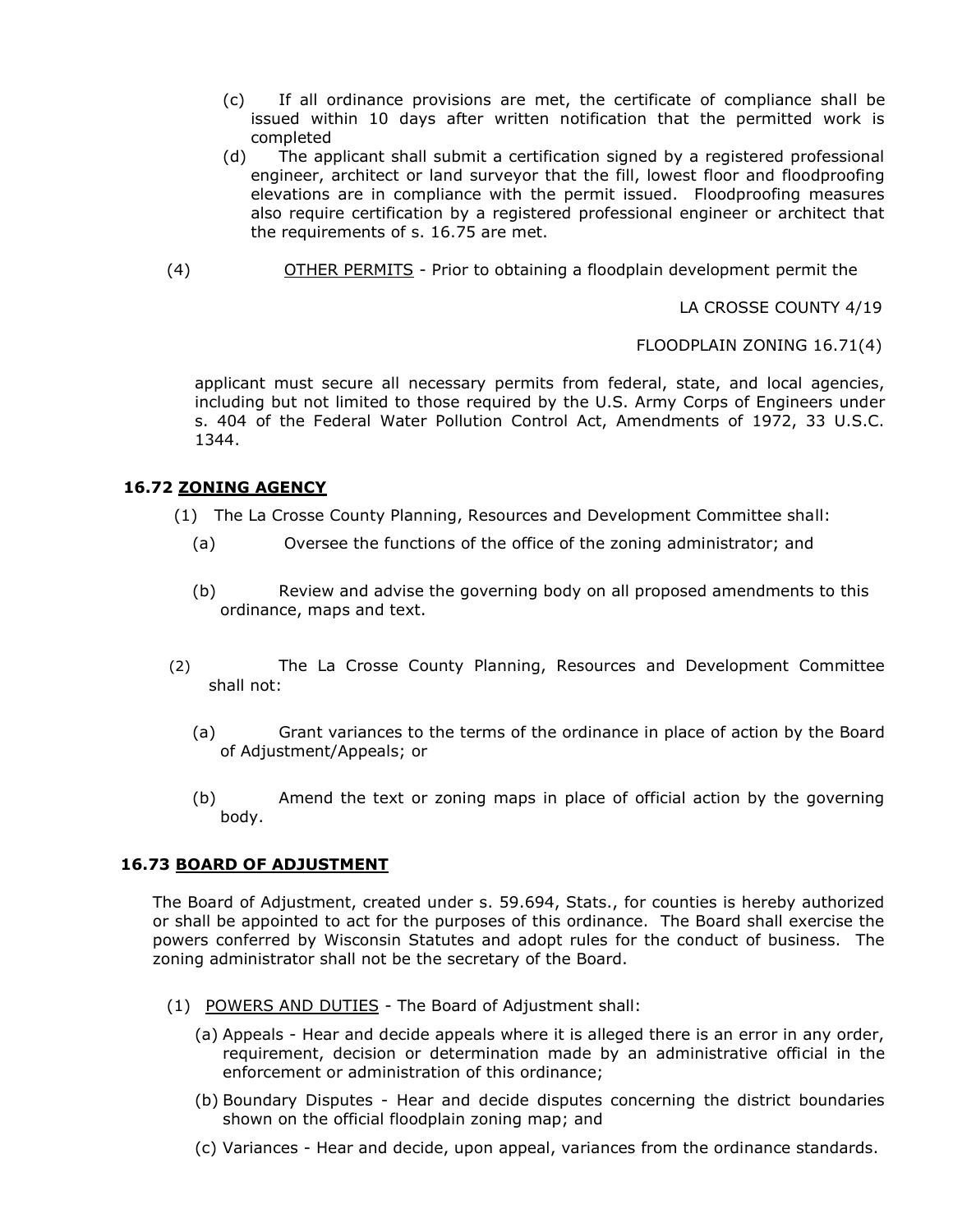#### (2) APPEALS TO THE BOARD OF ADUSTMENT

- (a) Appeals to the board may be taken by any person aggrieved, or by any officer or department of the municipality affected by any decision of the zoning administrator or other administrative officer. Such appeal shall be taken within 30 days unless otherwise provided by the rules of the board, by filing with the official whose decision is in question, and with the board, a notice of appeal specifying the reasons for the appeal. The official whose decision is in question shall transmit to the board all records regarding the matter appealed.
- (b) NOTICE AND HEARING FOR APPEALS INCLUDING VARIANCES

LA CROSSE COUNTY 4/19

FLOODPLAIN ZONING 16.73(2)(b)1

- 1. NOTICE The board shall:
	- a. Fix a reasonable time for the hearing;
	- b. Publish adequate notice pursuant to Wisconsin Statutes, specifying the date, time, place and subject of the hearing; and
	- c. Assure that notice shall be mailed to the parties in interest and the Department Regional office at least 10 days in advance of the hearing.
- 2. HEARING Any party may appear in person or by agent. The board shall:
	- a. Resolve boundary disputes according to s. 16.73(3);
	- b. Decide variance applications according to s. 16.73(4); an
	- c. Decide appeals of permit denials according to s. 16.74.
- 3. DECISION The final decision regarding the appeal or variance application shall:
	- a. Be made within a reasonable time;
	- b. Be sent to the Department Regional office within 10 days of the decision;
	- c. Be a written determination signed by the chairman or secretary of the Board;
	- d. State the specific facts which are the basis for the Board's decision;
	- e. Either affirm, reverse, vary or modify the order, requirement, decision or determination appealed, in whole or in part, dismiss the appeal for lack of jurisdiction or grant or deny the variance application; an
	- f. Include the reasons for granting an appeal, describing the hardship demonstrated by the applicant in the case of a variance, clearly stated in the recorded minutes of the Board proceedings.
- (3) BOUNDARY DISPUTES The following procedure shall be used by the Board in hearing disputes concerning floodplain district boundaries:
	- (a) If a floodplain district boundary is established by approximate or detailed floodplain studies, the flood elevations or profiles shall prevail in locating the boundary. If none exist, other evidence may be examined;
	- (b) The person contesting the boundary location shall be given a reasonable opportunity to present arguments and technical evidence to the Board; and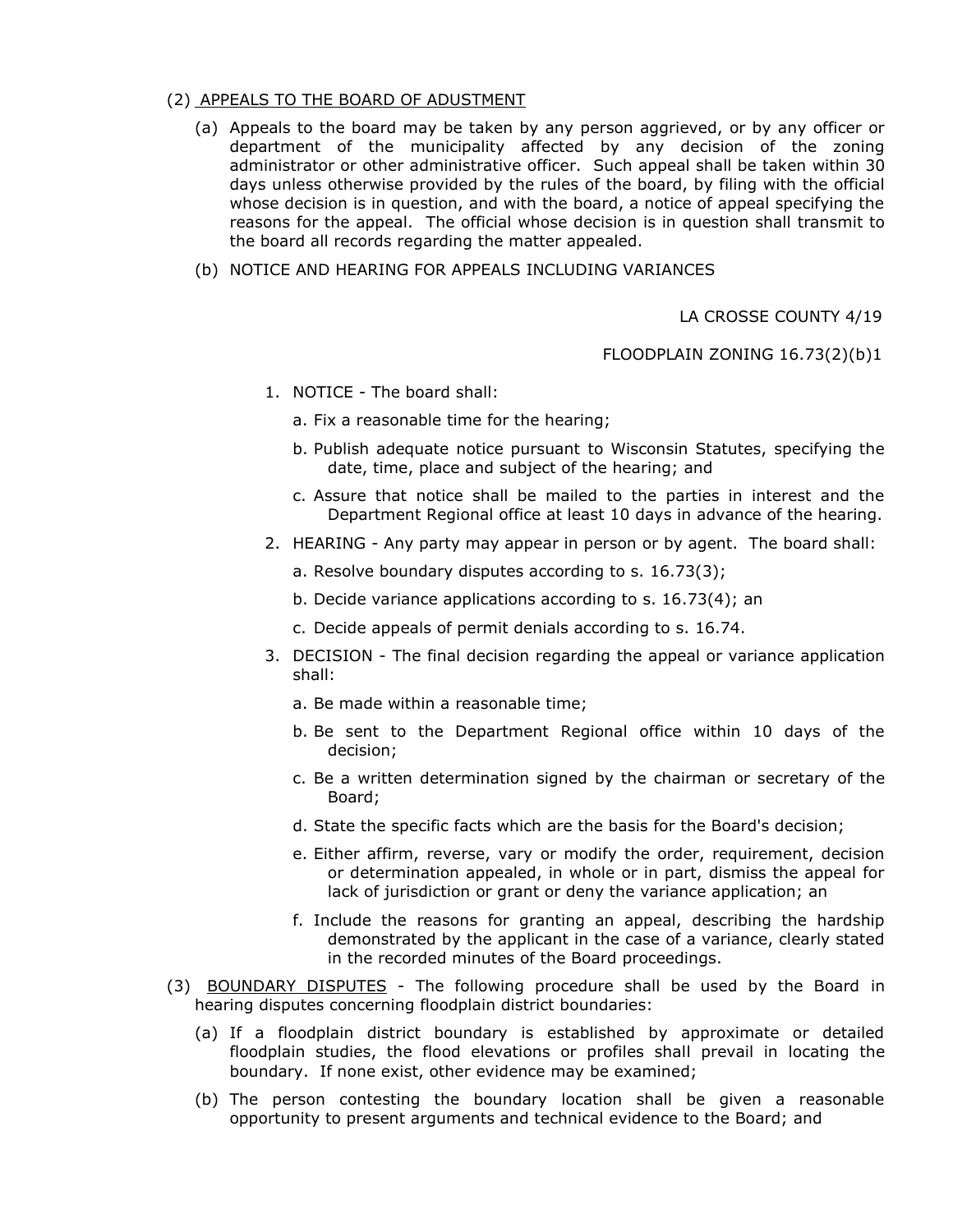- (c) If the boundary is incorrectly mapped, the Board should inform the zoning committee or the person contesting the boundary location to petition the governing body for a map amendment according to s. 16.80 *Amendments.*
- (4) VARIANCE
	- (a) The Board may, upon appeal, grant a variance from the standards of this ordinance if an applicant convincingly demonstrates that:
		- 1. Literal enforcement of the ordinance will cause unnecessary hardship;
		- 2. The hardship is due to adoption of the floodplain ordinance and unique

LA CROSSE COUNTY 4/19

FLOODPLAIN ZONING 16.73(4)(a)2

property conditions, not common to adjacent lots or premises. In such case the ordinance or map must be amended;

- 3. The variance is not contrary to the public interest; and
- 4. The variance is consistent with the purpose of this ordinance in s. 16.03
- (b) In addition to the criteria in subd. 1, to qualify for a variance under FEMA regulations, the following criteria must be met:
	- 1. The variance shall not cause any increase in the regional flood elevation;
	- 2. Variances can only be granted for lots that are less than one-half acre and are contiguous to existing structures constructed below the RFE; and
	- 3. Variances shall only be granted upon a showing of good and sufficient cause, shall be the minimum relief necessary, shall not cause increased risks to public safety or nuisances, shall not increase costs for rescue and relief efforts and shall not be contrary to the purpose of the ordinance.
- (c) A variance shall not:
	- 1. Grant, extend or increase any use prohibited in the zoning district;
	- 2. Be granted for a hardship based solely on an economic gain or loss;
	- 3. Be granted for a hardship which is self-created.
	- 4. Damage the rights or property values of other persons in the area;
	- 5. Allow actions without the amendments to this ordinance or map(s) required in s. 16.80 *Amendments*; and
	- 6. Allow any alteration of an historic structure, including its use, which would preclude its continued designation as an historic structure.
- (d) When a floodplain variance is granted the Board shall notify the applicant in writing that it may increase risks to life and property and flood insurance premiums could increase up to \$25.00 per \$100.00 of coverage. A copy shall be maintained with the variance record.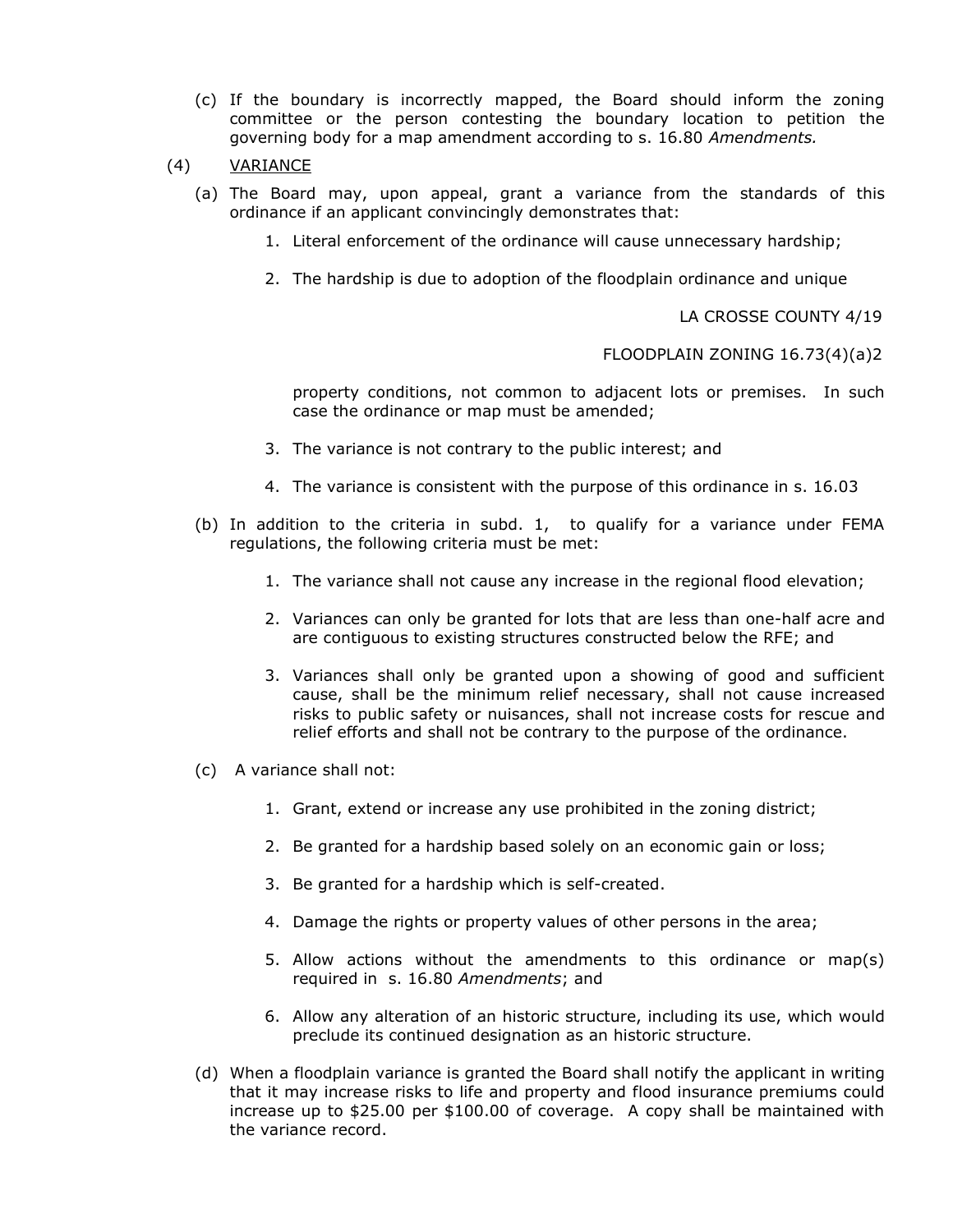# **16.74 TO REVIEW APPEALS OF PERMIT DENIALS**

- (1) The Board of Adjustment shall review all data related to the appeal. This may include:
	- (a) Permit application data listed in s. 16.71(2);
	- (b) Floodway/floodfringe determination data in s. 16.54;
	- (c) Data listed in s.  $16.33(1)(b)$  where the applicant has not submitted this information to the zoning administrator; and
	- (d) Other data submitted with the application, or submitted to the Board with the appeal.

LA CROSSE COUNTY 4/19

FLOODPLAIN ZONING 16.74(2)

(2) For appeals of all denied permits the Board shall:

- (a) Follow the procedures of s. 16.73;
- (b) Consider zoning agency recommendations; and
- (c) Either uphold the denial or grant the appeal.
- (3) For appeals concerning increases in regional flood elevation the Board shall:
	- (a) Uphold the denial where the Board agrees with the data showing an increase in flood elevation. Increases may only be allowed after amending the flood profile and map and all appropriate legal arrangements are made with all adversely affected property owners as per the requirements of s. 16.80 *Amendments*; and
	- (b) Grant the appeal where the Board agrees that the data properly demonstrates that the project does not cause an increase provided no other reasons for denial exist.

#### **16.75 FLOODPROOFING STANDARDS FOR NON-RESIDENTIAL STRUCTURES OR USES**

- (1) No permit or variance shall be issued for a non-residential structure designed to be watertight below the regional flood elevation until the applicant submits a plan certified by a registered professional engineer or architect that the floodproofing measures will protect the structure or development to the flood protection elevation and submits a FEMA Floodproofing Certificate.
- (2) For a structure designed to allow the entry of floodwaters, no permit or variance shall be issued until the applicant submits a plan either:
	- (a) Certified by a registered professional engineer or architect; or
	- (b) Meets or exceeds the following standards:
		- 1. A minimum of two openings having a total net area of not less than one square inch for every square foot of enclosed area subject to flooding;
		- 2. The bottom of all openings shall be no higher than one foot above grade; and
		- 3. Openings may be equipped with screens, louvers, valves, or other coverings or devices provided that they permit the automatic entry and exit of floodwaters.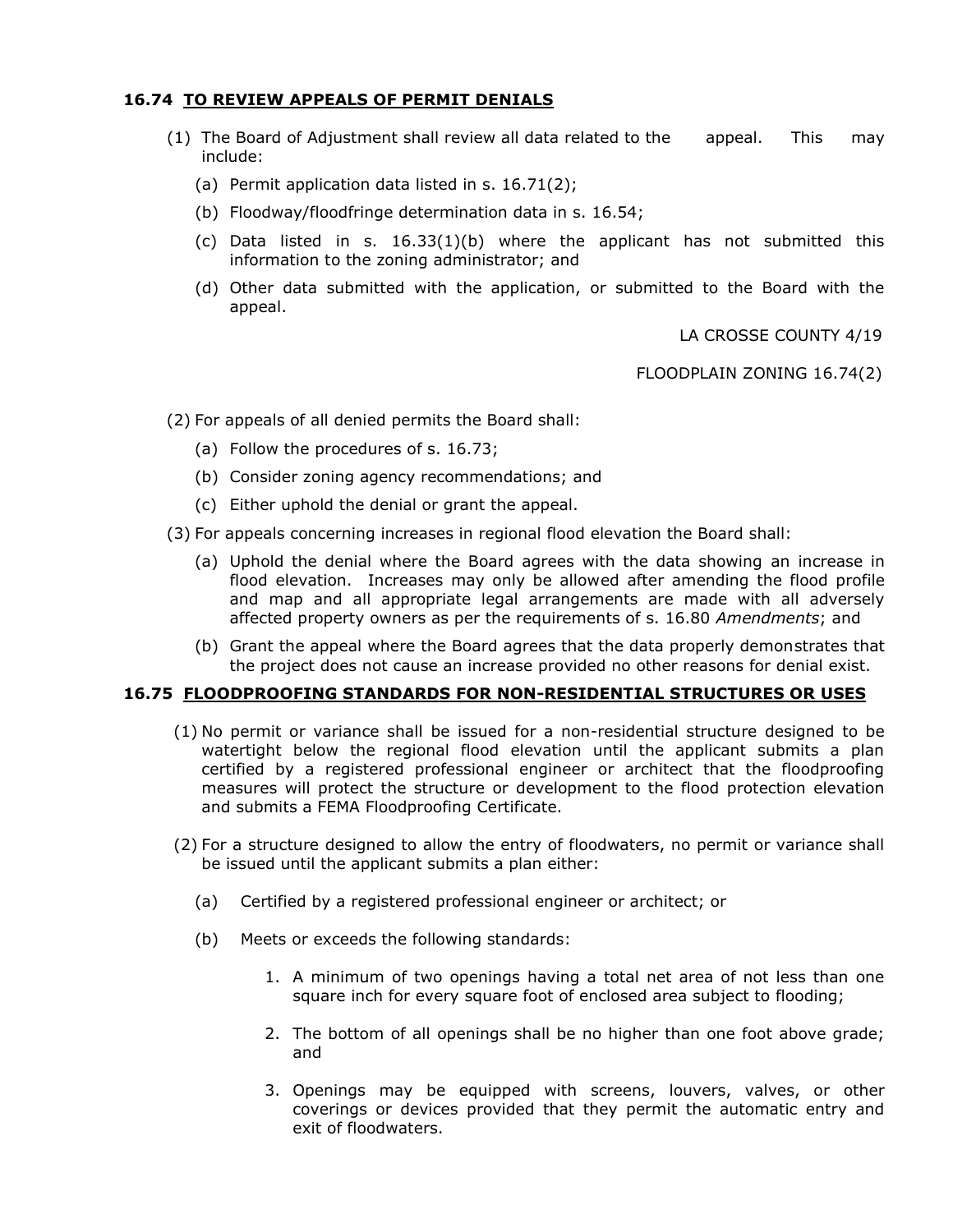- (3) Floodproofing measures shall be designed, as appropriate, to:
	- (a) Withstand flood pressures, depths, velocities, uplift and impact forces and other regional flood factors;
	- (b) Protect structures to the flood protection elevation;
	- (c) Anchor structures to foundations to resist flotation and lateral movement;
	- (d) Minimize or eliminate infiltration of flood waters; and

LA CROSSE COUNTY 4/19

# FLOODPLAIN ZONING 16.74(3)(e)

(e) Minimize or eliminate discharges into flood waters.

# **16.76 PUBLIC INFORMATION**

- (1) Place marks on structures to show the depth of inundation during the regional flood.
- (2) All maps, engineering data and regulations shall be available and widely distributed.
- (3) Real estate transfers should show what floodplain district any real property is in.

### **16.80 AMENDMENTS**

Obstructions or increases may only be permitted if amendments are made to this ordinance, the official floodplain zoning maps, floodway lines and water surface profiles, in accordance with s. 16.81.

- (1) In AE Zones with a mapped floodway, no obstructions or increases shall be permitted unless the applicant receives a Conditional Letter of Map Revision from FEMA and amendments are made to this ordinance, the official floodplain zoning maps, floodway lines and water surface profiles, in accordance with s. 16.81. Any such alterations must be reviewed and approved by FEMA and the DNR.
- (2) In A Zones increases equal to or greater than 1.0 foot may only be permitted if the applicant receives a Conditional Letter of Map Revision from FEMA and amendments are made to this ordinance, the official floodplain maps, floodway lines, and water surface profiles, in accordance with s. 16.81.

# **16.81 AMENDMENTS GENERALLY**

The governing body shall change or supplement the floodplain zoning district boundaries and this ordinance in the manner outlined in s. 16.82 below. Actions which require an amendment to the ordinance and/or submittal of a Letter of Map Change (LOMC) include, but are not limited to, the following:

- (1) Any fill or floodway encroachment that obstructs flow causing any increase in the regional flood height;
- (2) Any change to the floodplain boundaries and/or watercourse alterations on the FIRM;
- $(3)$  Any changes to any other officially adopted floodplain maps listed in s. 16.15  $(2)(b)$ ;